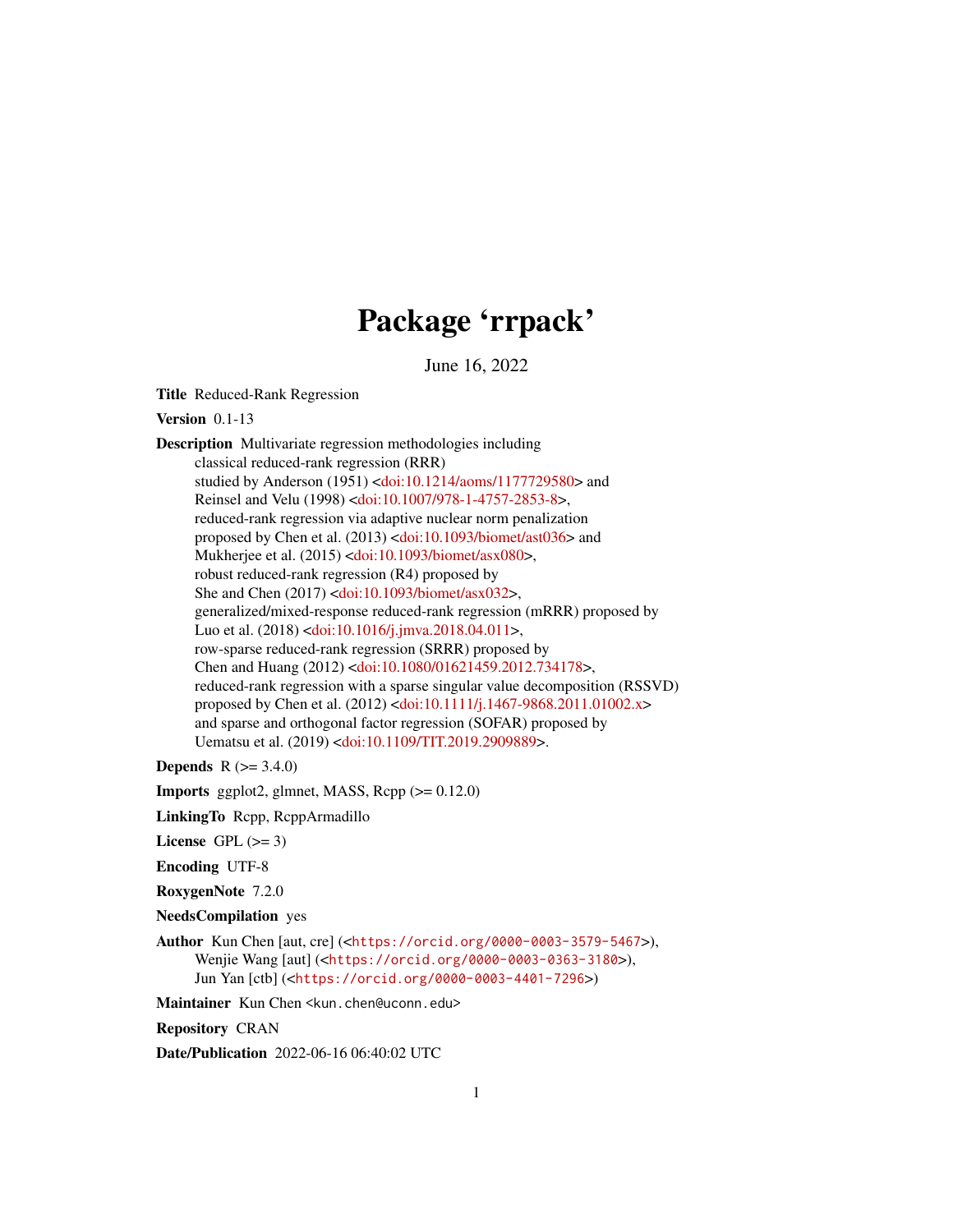## <span id="page-1-0"></span>R topics documented:

|       |                       | 2              |
|-------|-----------------------|----------------|
|       |                       | $\overline{4}$ |
|       |                       | 5              |
|       |                       | 7              |
|       | mrrr                  | -8             |
|       | plot                  | <b>10</b>      |
|       |                       | 12             |
|       |                       | -14            |
|       | rrr                   | 15             |
|       | rrcookD               | 17             |
|       |                       | -18            |
|       |                       | -19            |
|       |                       | <sup>20</sup>  |
|       |                       | 21             |
|       | $rrr \, \text{sim} 3$ | 22             |
|       | $rrr$ sim4            | 23             |
|       |                       | 24             |
|       |                       | 25             |
|       |                       | 26             |
|       |                       | 28             |
|       |                       | 30             |
|       |                       | 32             |
| Index |                       | 34             |
|       |                       |                |

cv.mrrr *Mixed-response reduced-rank regression with rank selected by cross validation*

#### Description

Mixed-response reduced-rank regression with rank selected by cross validation

```
cv.mrrr(
 Y,
 X,
 is.pca = NULL,offset = NULL,
 ctrl.id = c(),
 family = list(gaussian(), binomial(), poisson()),
  familygroup = NULL,
 maxrank = min(ncol(Y), ncol(X)),penstr = list(),
  init = list(),
```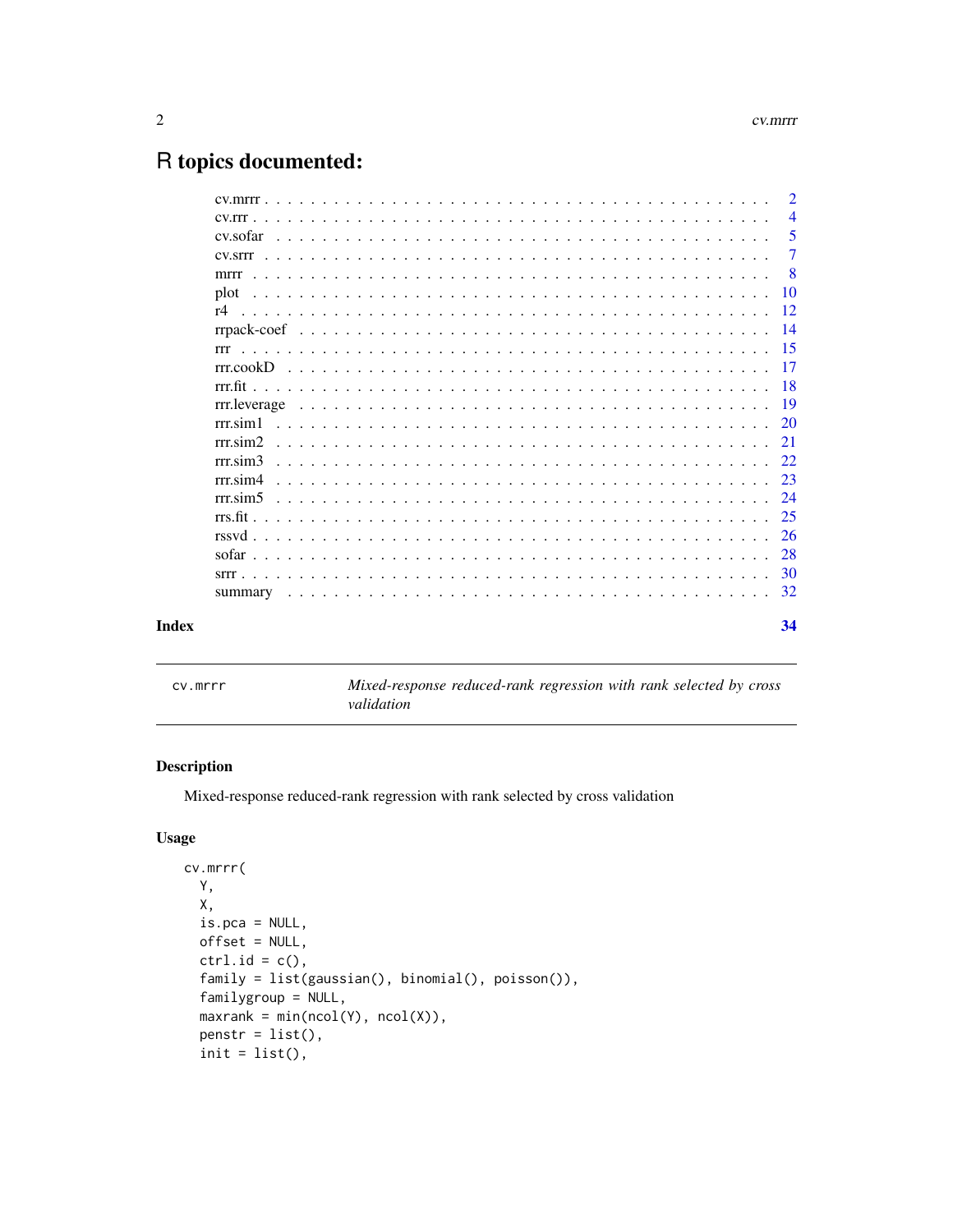#### cv.mrr 3

```
control = list(),nfold = 5,
 foldid = NULL,
 nlam = 20,
 warm = FALSE
)
```
#### Arguments

| Y           | response matrix                                                                        |
|-------------|----------------------------------------------------------------------------------------|
| X           | covariate matrix                                                                       |
| is.pca      | If TRUE, mixed principal component analysis with $X=I$                                 |
| offset      | matrix of the same dimension as Y for offset                                           |
| ctrl.id     | indices of unpenalized predictors                                                      |
| family      | a list of family functions as used in glm                                              |
| familygroup | a list of family indices of the responses                                              |
| maxrank     | integer giving the maximum rank allowed.                                               |
| penstr      | a list of penalty structure of SVD.                                                    |
| init        | a list of initial values of kappaC0, kappaS0, C0, and S0                               |
| control     | a list of controling parameters for the fitting                                        |
| nfold       | number of folds in cross validation                                                    |
| foldid      | to specify the folds if desired                                                        |
| nlam        | number of tuning parameters; not effective when using rank constrained estima-<br>tion |
| warm        | if TRUE, use warm start in fitting the solution paths                                  |

#### Value

S3 mrrr object, a list containing

| fit | the output from the selected model |
|-----|------------------------------------|
| dev | deviance measures                  |

#### Examples

```
## Not run:
library(rrpack)
simdata <- rrr.\sin 3(n = 100, p = 30, q.mix = c(5, 20, 5),nrank = 2, mis.pop = 0.2)
Y <- simdata$Y
Y_mis <- simdata$Y.mis
X <- simdata$X
X0 \leftarrow \text{cbind}(1,X)C <- simdata$C
family <- simdata$family
familygroup <- simdata$familygroup
```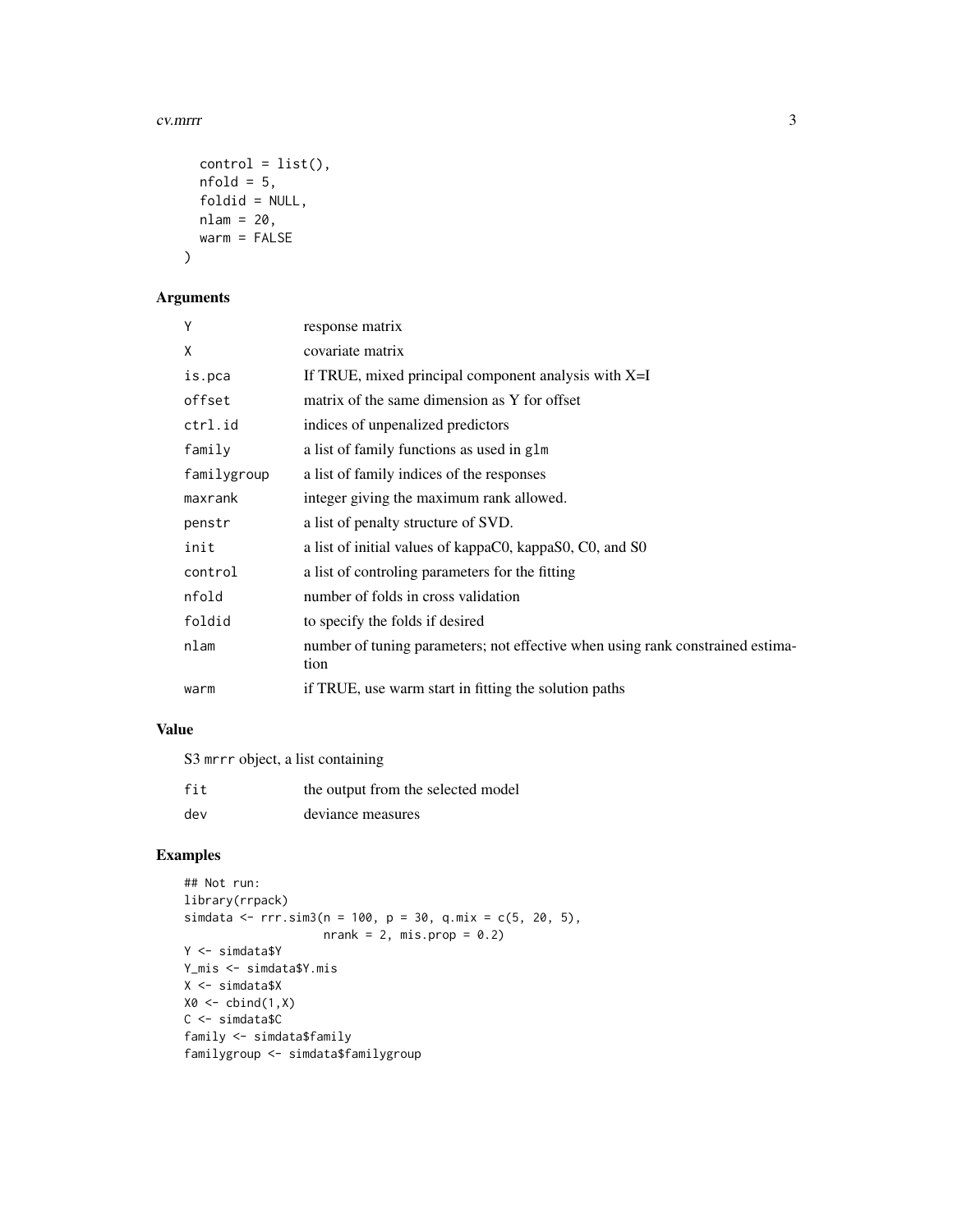```
svdX0d1 <- svd(X0)$d[1]
init1 = list(kappa@ = svdX@d1 * 5)offset = NULL
control = list(epsilon = 1e-4, sv.tol = 1e-2, maxit = 2000,trace = FALSE, gamma@ = 1.1, plot.cv = TRUE,
               conv.obj = TRUE)
fit.cv.mrrr <- cv.mrrr(Y_mis, X, family = family,
                       familygroup = familygroup,
                       maxrank = 20,
                       penstr = list(penaltySVD = "rankCon",
                                     lambdaSVD = c(1 : 6)),control = control, init = init1,
                       nfold = 10, nlam = 50)summary(fit.cv.mrrr)
coef(fit.cv.mrrr)
fit.mrrr <- fit.cv.mrrr$fit
## plot(svd(fit.mrrr$coef[- 1,])$d)
plot(C \sim fit.mrrr$coef[- 1, ])
abline(a = 0, b = 1)## End(Not run)
```
cv.rrr *Reduced-rank regression with rank selected by cross validation*

#### Description

Reduced-rank regression with rank selected by cross validation

#### Usage

```
cv.rrr(
 Y,
 X,
 nfold = 10,maxrank = min(dim(Y), dim(X)),norder = NULL,
  coefSVD = FALSE\lambda
```

|         | response matrix                            |
|---------|--------------------------------------------|
| X       | covariate matrix                           |
| nfold   | number of folds                            |
| maxrank | maximum rank allowed                       |
| norder  | for constructing the folds                 |
| coefSVD | If TRUE, svd of the coefficient is retuned |

<span id="page-3-0"></span>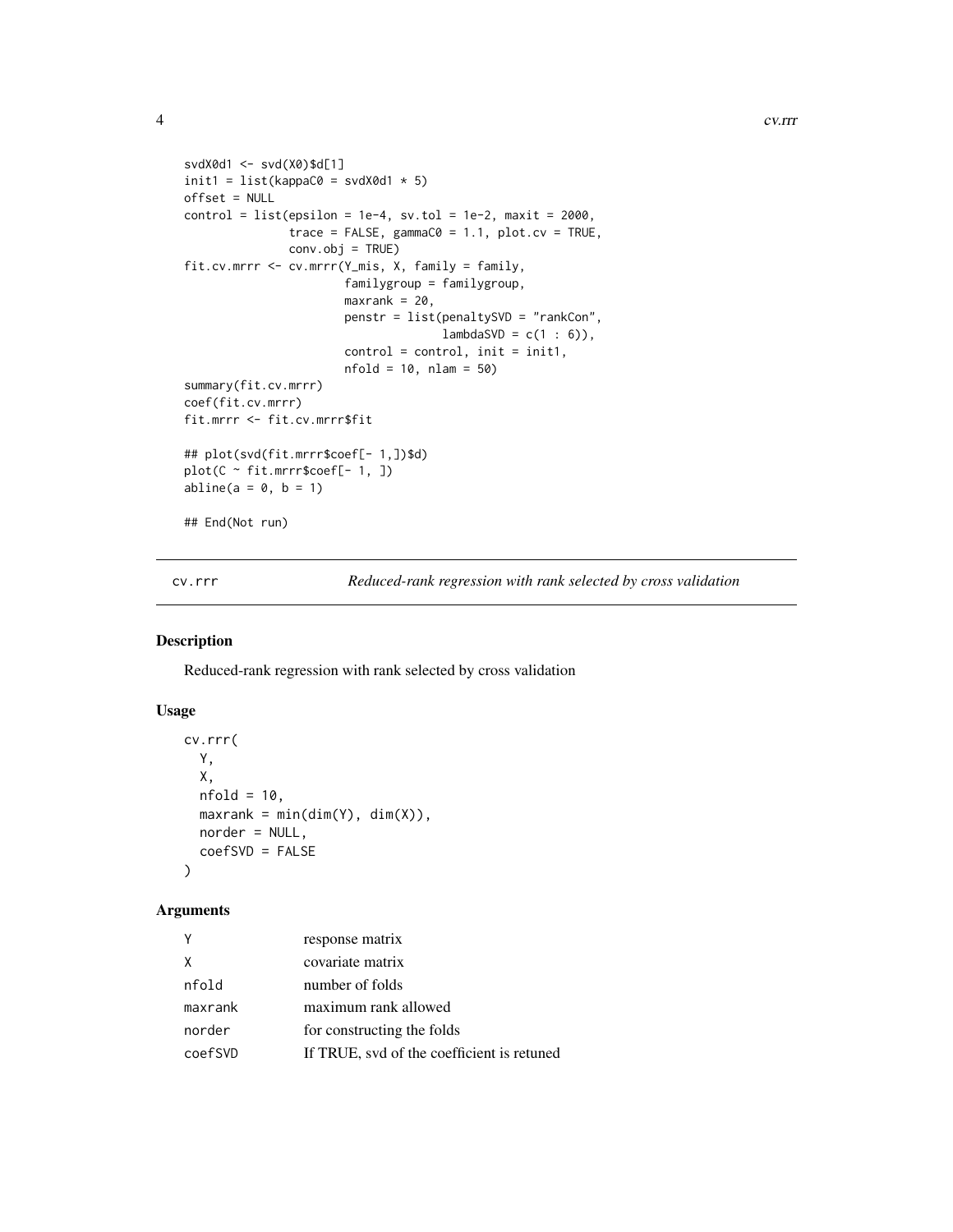#### <span id="page-4-0"></span>cv.sofar 5

#### Value

a list containing rr estimates from cross validation

#### References

Chen, K., Dong, H. and Chan, K.-S. (2013) Reduced rank regression via adaptive nuclear norm penalization. *Biometrika*, 100, 901–920.

#### Examples

```
library(rrpack)
p <- 50; q <- 50; n <- 100; nrank <- 3
mydata <- rrr.sim1(n, p, q, nrank, s2n = 1, sigma = NULL,
                   rho_X = 0.5, rho_E = 0.3rfit\_cv \leftarrow with(mydata, cv.rrr(Y, X, nfold = 10, maxrank = 10))summary(rfit_cv)
coef(rfit_cv)
```
cv.sofar *Sparse orthognal factor regression tuned by cross validation*

#### Description

Sparse orthognal factor regression tuned by cross validation

#### Usage

```
cv.sofar(
 Y,
 X,
 nrank = 1,
 su = NULL,sv = NULL,nfold = 5,
 norder = NULL,
 modstr = list(),control = list(),screening = FALSE
)
```

| Υ     | response matrix                                          |
|-------|----------------------------------------------------------|
| X     | covariate matrix                                         |
| nrank | an integer specifying the desired rank/number of factors |
| su    | a scaling vector for U such that $U^T U = diag(s_u)$     |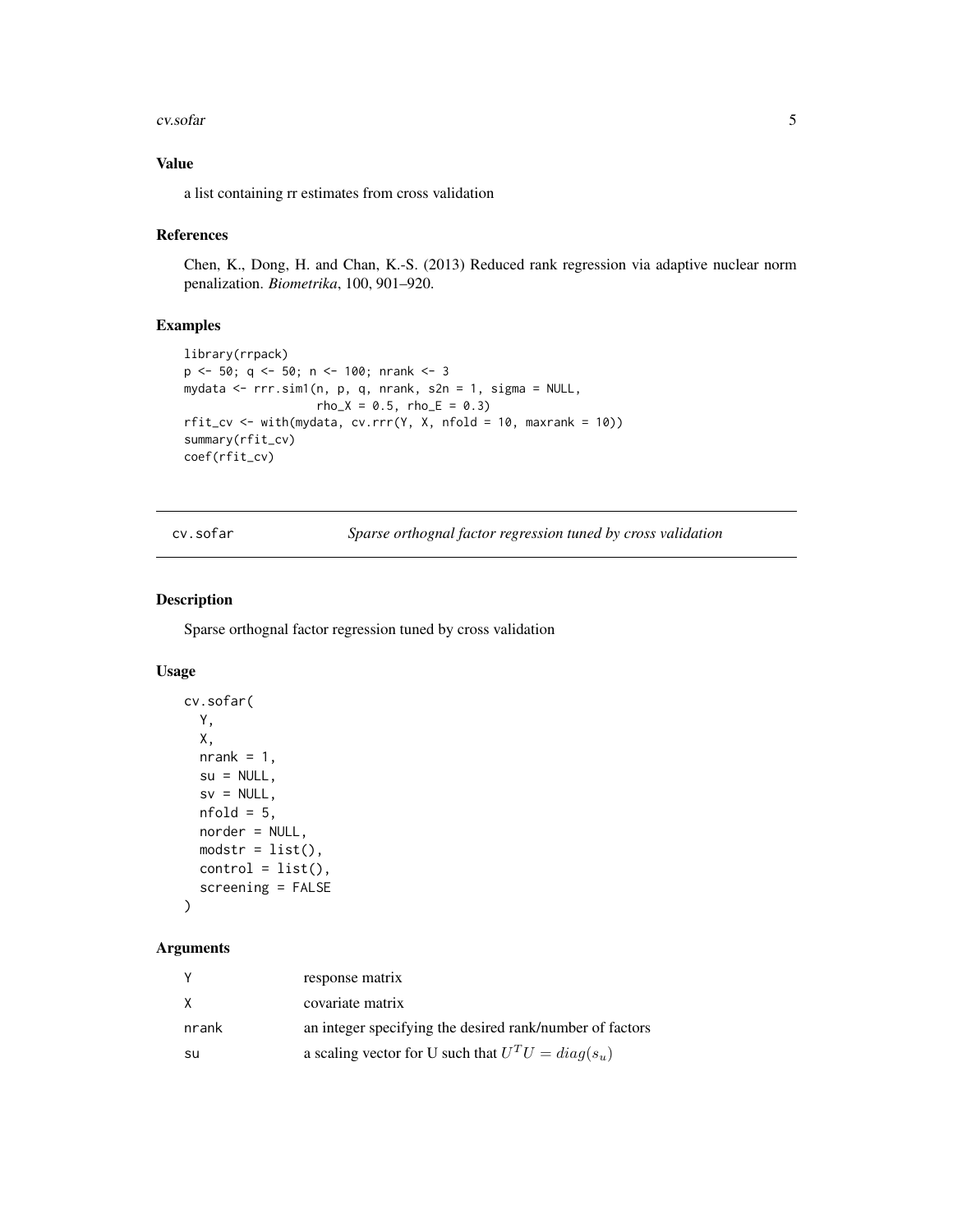6 cv.sofar

| <b>SV</b> | a scaling vector for V such that $V^T V = diag(s_v)$                     |
|-----------|--------------------------------------------------------------------------|
| nfold     | number of fold; used for cv.sofar                                        |
| norder    | observation orders to constrct data folds; used for cy.sofar             |
| modstr    | a list of internal model parameters controlling the model fitting        |
| control   | a list of internal computation parameters controlling optimization       |
| screening | If TRUE, marginal screening via lasso is performed before sofar fitting. |

#### Details

The model parameters can be specified through argument modstr. The available elements include

- mu: parameter in the augmented Lagrangian function.
- mugamma: increament of mu along iterations to speed up computation.
- WA: weight matrix for A.
- WB: weight matrix for B.
- Wd: weight matrix for d.
- wgamma: power parameter in constructing adaptive weights.

The model fitting can be controled through argument control. The avilable elements include

- nlam: number of lambda triplets to be used.
- lam.min.factor: set the smallest lambda triplets as a fraction of the estimation lambda.max triplets.
- lam.max.factor: set the largest lambda triplets as a multiple of the estimation lambda.max triplets.
- lam.AB.factor: set the relative penalty level between A/B and D.
- penA,penB,penD: if TRUE, penalty is applied.
- lamA: sequence of tuning parameters for A.
- lamB: sequence of tuning parameters for B.
- lamD: sequence of tuning parameters for d.
- methodA: penalty for penalizing A.
- methodB: penalty for penalizing B.
- epsilon: convergence tolerance.
- maxit: maximum number of iterations.
- innerEpsilon: convergence tolerance for inner subroutines.
- innerMaxit: maximum number of iterations for inner subroutines.
- sv.tol: tolerance for singular values.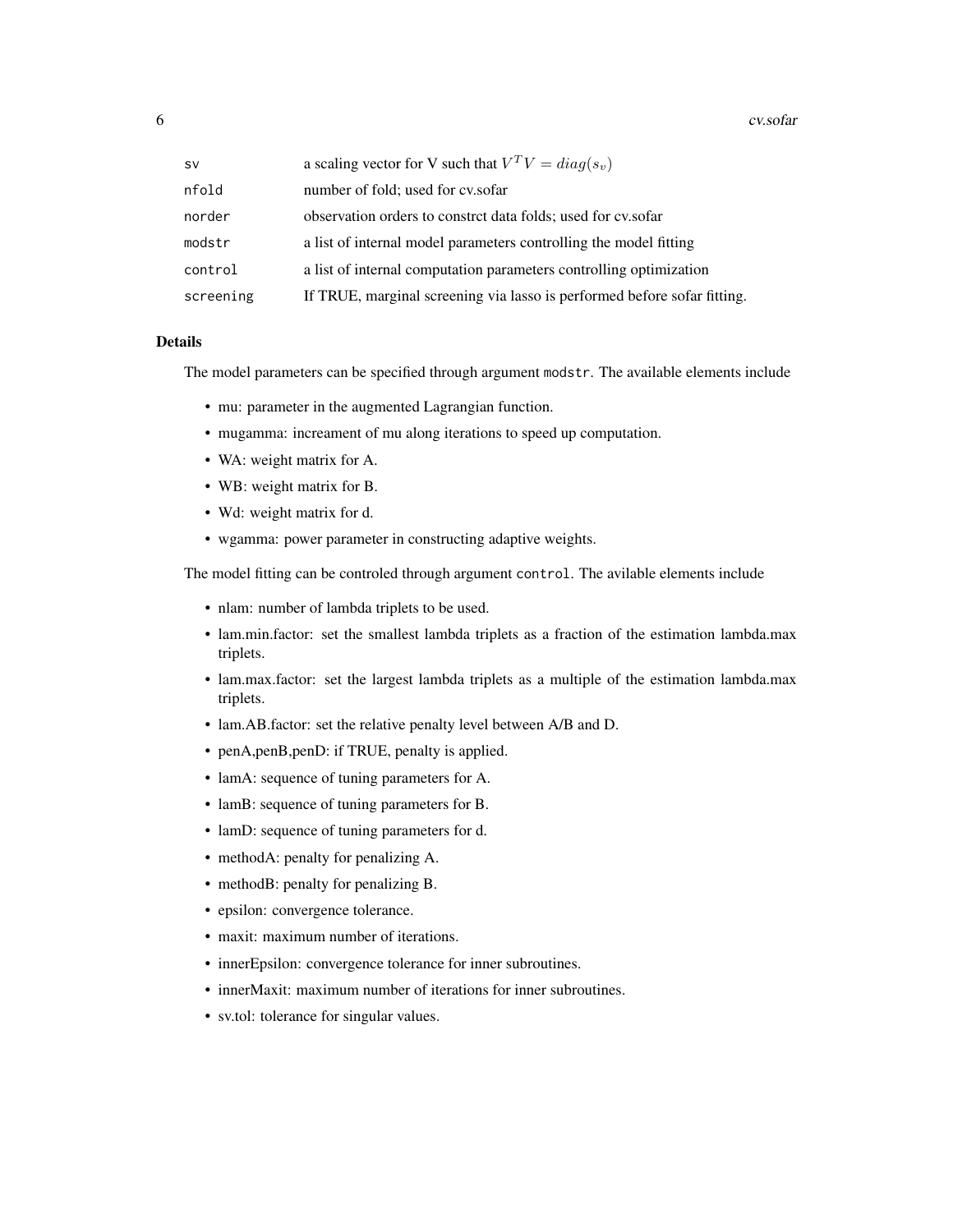<span id="page-6-0"></span>

Row-sparse reduced-rank regression tuned by cross validation

#### Usage

```
cv.srrr(
 Y,
 X,
 nrank = 1,
 method = c("glasso", "adglasso"),
 nfold = 5,
 norder = NULL,
 AO = NULL,VØ = NULL,modstr = list(),control = list())
```
#### Arguments

| Υ       | response matrix                                          |
|---------|----------------------------------------------------------|
| X       | covariate matrix                                         |
| nrank   | prespecified rank                                        |
| method  | group lasso or adaptive group lasso                      |
| nfold   | fold number                                              |
| norder  | for constructing the folds                               |
| A0      | initial value                                            |
| V0      | initial value                                            |
| modstr  | a list of model parameters controlling the model fitting |
| control | a list of parameters for controlling the fitting process |

#### Details

Model parameters controlling the model fitting can be specified through argument modstr. The available elements include

- lamA: tuning parameter sequence.
- nlam: number of tuning parameters; no effect if lamA is specified.
- minLambda: minimum lambda value, no effect if lamA is specified.
- maxLambda: maxmum lambda value, no effect if lamA is specified.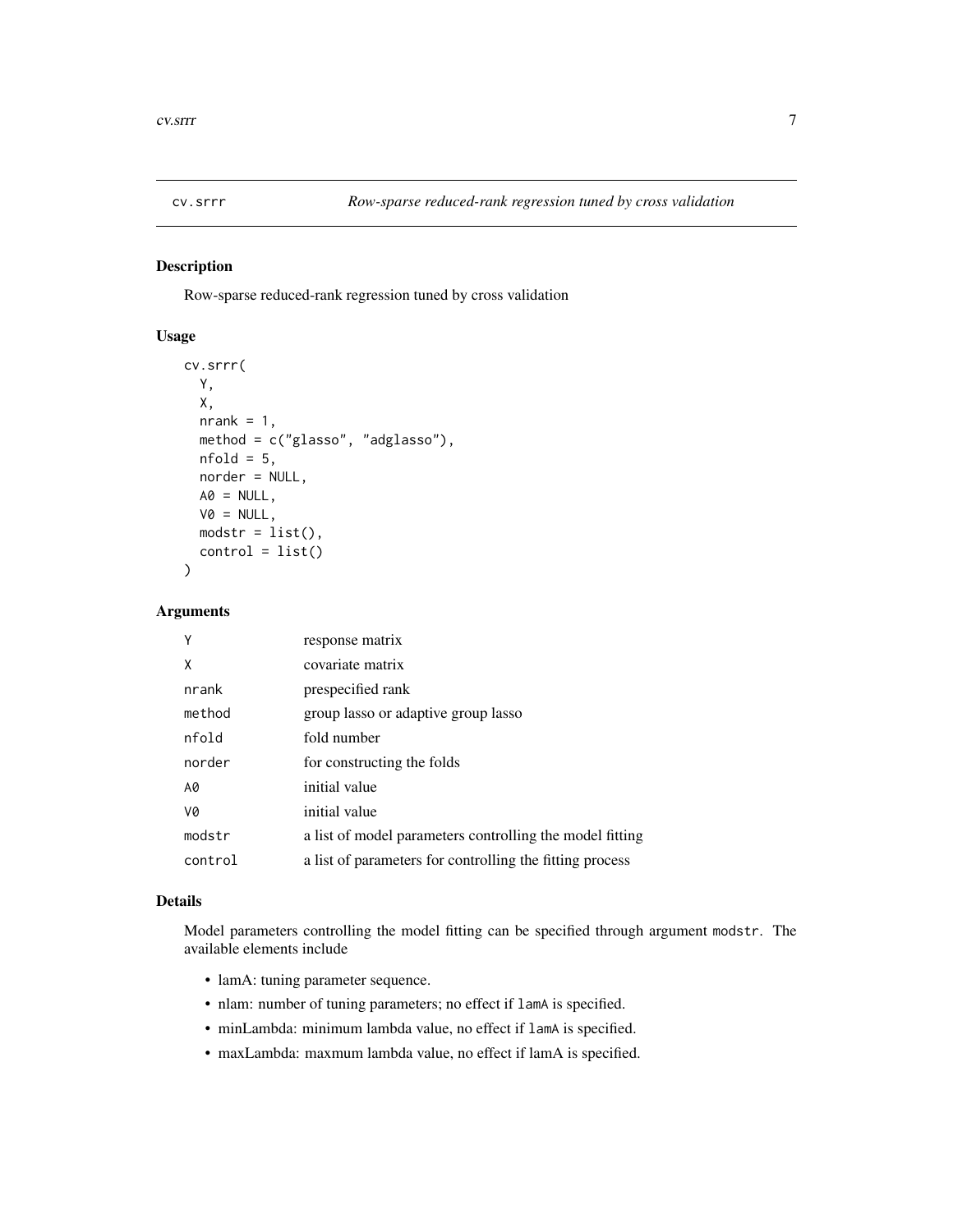- <span id="page-7-0"></span>• WA: adaptive weights. If NULL, the weights are constructed from RRR.
- wgamma: power parameter for constructing adaptive weights.

Similarly, the computational parameters controlling optimization can be specified through argument control. The available elements include

- epsilon: epsilonergence tolerance.
- maxit: maximum number of iterations.
- inner.eps: used in inner loop.
- inner.maxit: used in inner loop.

#### Value

A list of fitting results

#### References

Chen, L. and Huang, J.Z. (2012) Sparse reduced-rank regression for simultaneous dimension reduction and variable selection. *Journal of the American Statistical Association*. 107:500, 1533–1545.

mrrr *Generalized or mixed-response reduced-rank regression*

#### Description

Peforms either rank constrained maximum likelihood estimation or singular value penalized estimation.

```
mrrr(
  Y,
  X,
  is.pca = NULL,offset = NULL,ctrl.id = c(),
  family = list(gaussian(), binomial()),
  familygroup = NULL,
  maxrank = min(ncol(Y), ncol(X)),penstr = list(),
  init = list(),
  control = list()
)
```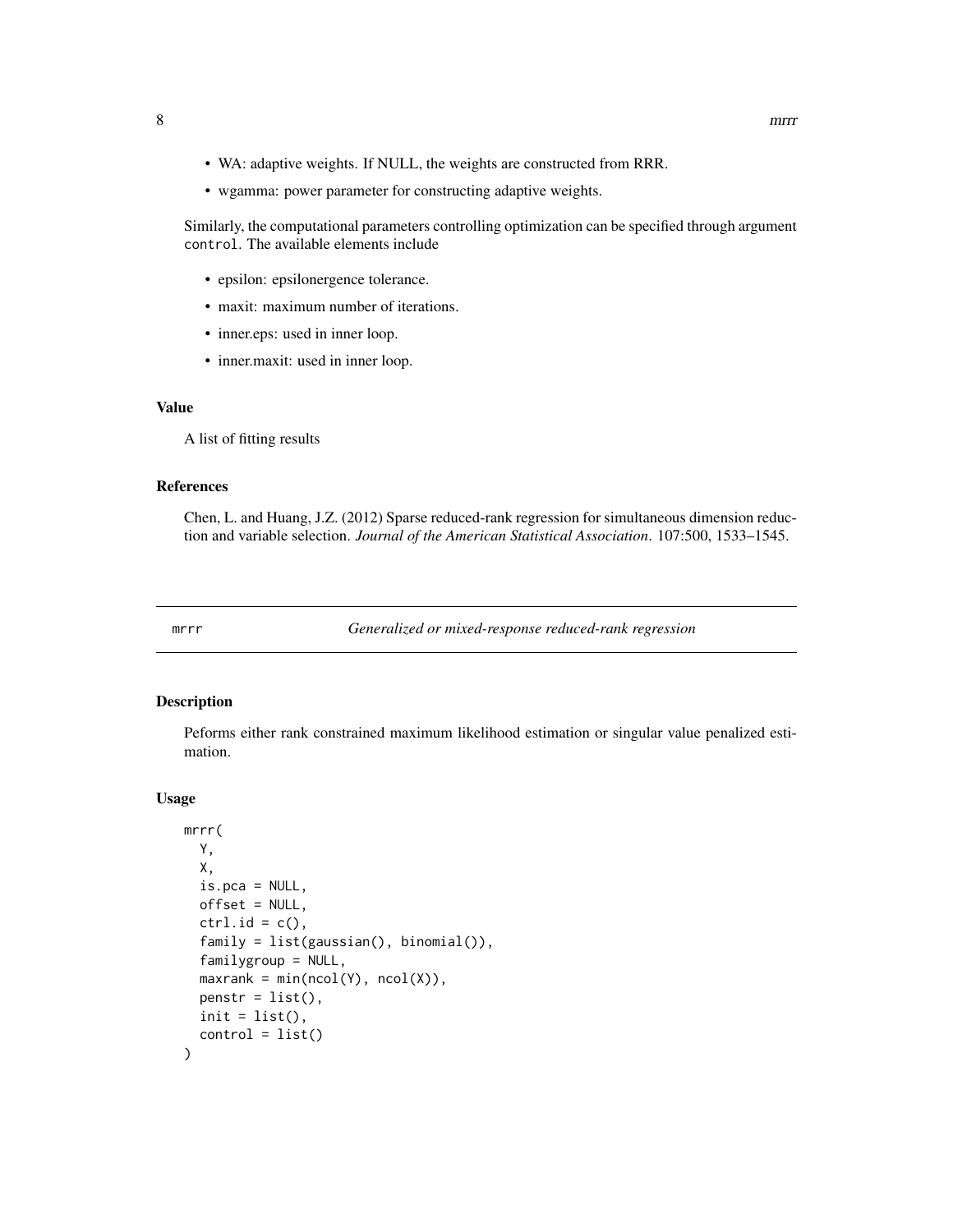#### mrrr 9

#### Arguments

| response matrix                                                                                                                             |
|---------------------------------------------------------------------------------------------------------------------------------------------|
| covariate matrix                                                                                                                            |
| If TRUE, mixed principal component analysis with $X=I$                                                                                      |
| matrix of the same dimension as Y for offset                                                                                                |
| indices of unpenalized predictors                                                                                                           |
| a list of family functions as used in glm                                                                                                   |
| a list of family indices of the responses                                                                                                   |
| integer giving the maximum rank allowed. Usually this can be set to $min(n,p,q)$                                                            |
| a list of penalty structure of SVD, contains penstr\$penaltySVD is the penalty of<br>SVD, penstr\$lambdaSVD is the regularization parameter |
| a list of initial values of kappaC0, kappaS0, C0, and S0                                                                                    |
| a list of controling parameters for the fitting                                                                                             |
|                                                                                                                                             |

#### Details

The model fitting process can be fine tuned through argument control. The available elements for control include

- epsilon: positive convergence tolerance epsilon; the iterations converge when |new old | /  $\text{(old} + 0.1)$  < epsilon. treated as zero.
- sv.tol: tolerance for singular values.
- maxit: integer giving the maximal number of iterations.
- trace:logical indicating if tracing the objective is needed.
- conv.obj:if TRUE, track objective function.
- equal.phi:if TRUE, use a single dispersion parameter for Gaussian responses.
- plot.obj:if TRUE, plot obj values along iterations; for checking only
- plot.cv:if TRUE, plot cross validation error.
- gammaC0:adaptive scaling to speed up computation.

Similarly, the available elements for arguments penstr specifying penalty structure of SVD include

- penaltySVD: penalty for reducing rank
- lambdaSVD: tuning parameter. For penaltySVD = rankCon, this is the specified rank.

#### Value

S3 mrrr object, a list containing

| obi       | the objective function tracking  |
|-----------|----------------------------------|
| converged | TRUE/FALSE for convergence       |
| coef      | the estimated coefficient matrix |
| outlier   | the estimated outlier matrix     |
| nrank     | the rank of the fitted model     |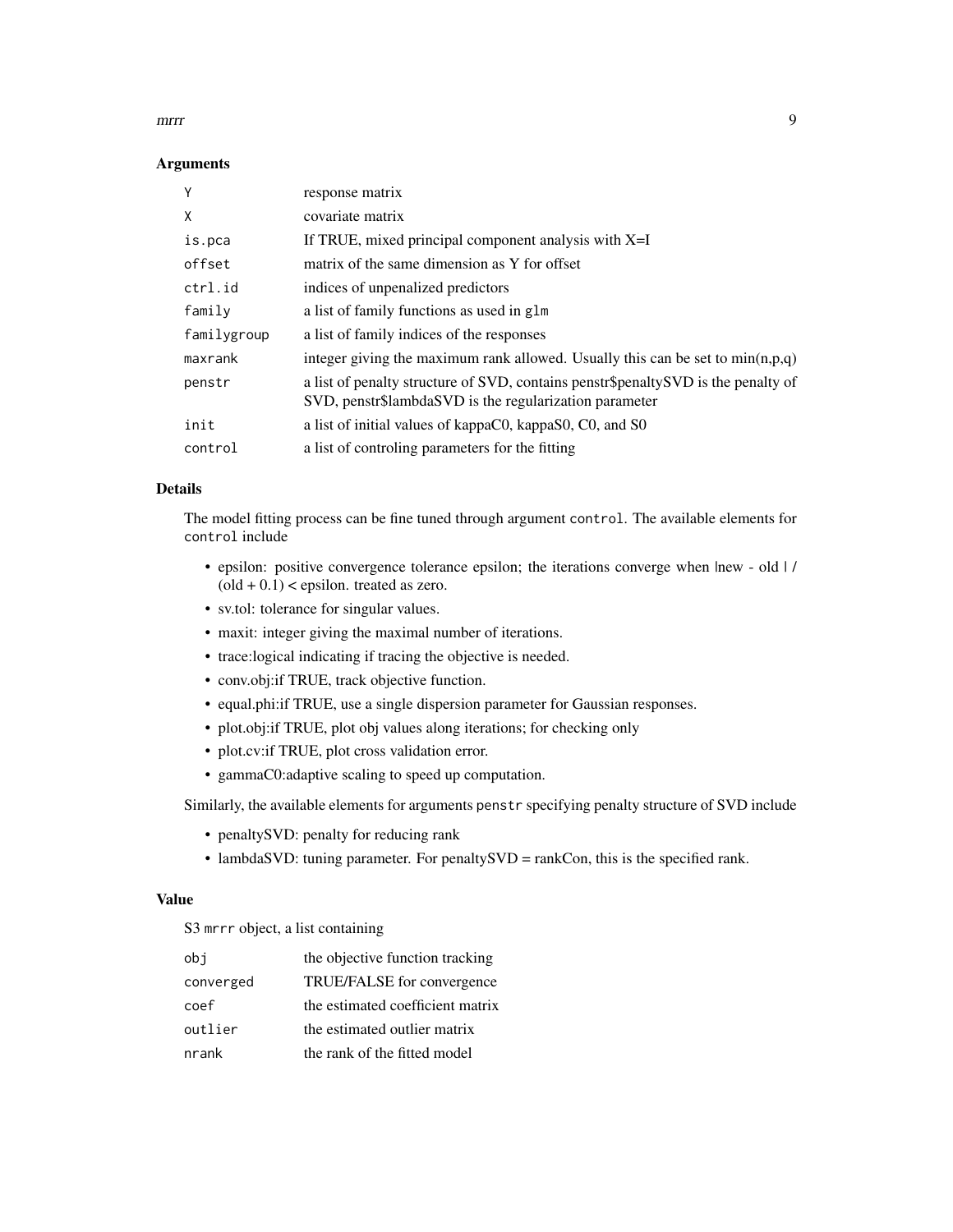#### Examples

```
library(rrpack)
simdata <- rrr.sim3(n = 100, p = 30, q.mix = c(5, 20, 5),
                    nrank = 2, mis.prop = 0.2)
Y <- simdata$Y
Y_mis <- simdata$Y.mis
X <- simdata$X
X0 \leftarrow \text{cbind}(1, X)C <- simdata$C
family <- simdata$family
familygroup <- simdata$familygroup
svdX0d1 <- svd(X0)$d[1]
init1 = list(kappa@ = svdX@d1 * 5)offset = NULL
control = list(epsilon = 1e-4, sv.tol = 1e-2, maxit = 2000,trace = FALSE, gamma@ = 1.1, plot.cv = TRUE,
               conv.obj = TRUE)
fit.mrrr <- mrrr(Y_mis, X, family = family, familygroup = familygroup,
                 penstr = list(penaltySVD = "rankCon", lambdaSVD = 2),control = control, init = init1)summary(fit.mrrr)
coef(fit.mrrr)
par(mfrow = c(1, 2))plot(fit.mrrr$obj)
plot(C ~ fit.mrrr$coef[- 1 ,])
abline(a = 0, b = 1)
```
plot *Scatter Plot*

#### Description

S3 methods generating scatter plot for some objects generated by rrpack using ggplot2. An ggplot2 object is returned so that users are allowed to easily further customize the plot.

```
## S3 method for class 'rrr'
plot(
  x,
  y = NULL,layer = 1L,
  xlab = paste("latent predictor ", layer, sep = ""),
 ylab = paste("latent response ", layer, sep = ""),
  ...
\lambda## S3 method for class 'sofar'
plot(
```
<span id="page-9-0"></span>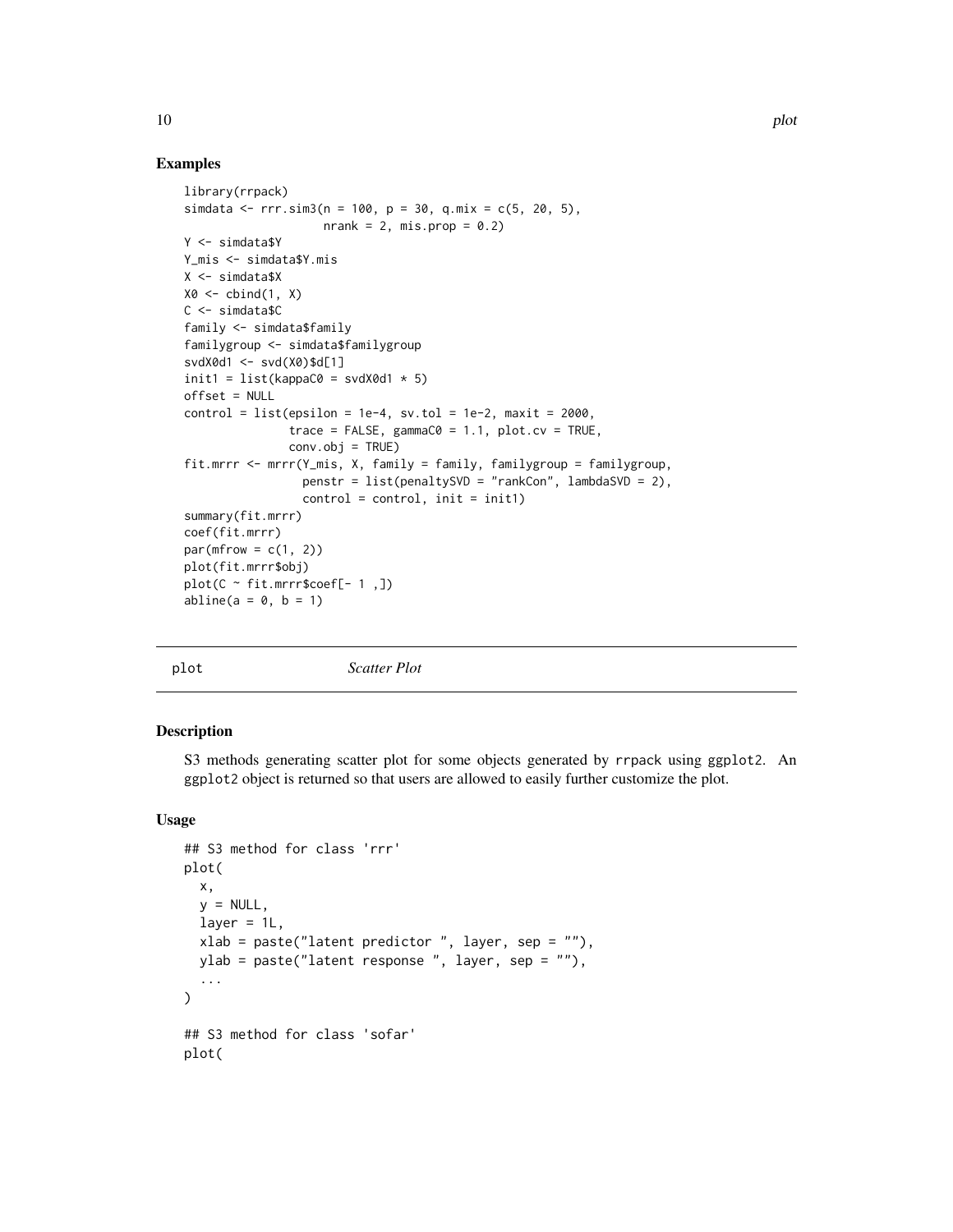```
x,
  y = NULL,laver = 1L,
 xlab = paste("latent predictor ", layer, sep = ""),
 ylab = paste("latent response ", layer, sep = ""),
  ...
)
## S3 method for class 'cv.sofar'
plot(
 x,
 y = NULL,layer = 1L,xlab = paste("latent predictor ", layer, sep = ""),
 ylab = paste("latent response ", layer, sep = ""),
  ...
\lambda## S3 method for class 'srrr'
plot(
 x,
 y = NULL,layer = 1L,xlab = paste("latent predictor ", layer, sep = ""),
 ylab = paste("latent response ", layer, sep = ""),
  ...
\mathcal{L}## S3 method for class 'cv.srrr'
plot(
 x,
 y = NULL,layer = 1L,xlab = paste("latent predictor ", layer, sep = ""),
 ylab = paste("latent response ", layer, sep = ""),
  ...
\mathcal{L}## S3 method for class 'rssvd'
plot(
 x,
 y = NULL,layer = 1L,
 xlab = paste("latent predictor ", layer, sep = ""),
 ylab = paste("latent response ", layer, sep = ""),
  ...
)
```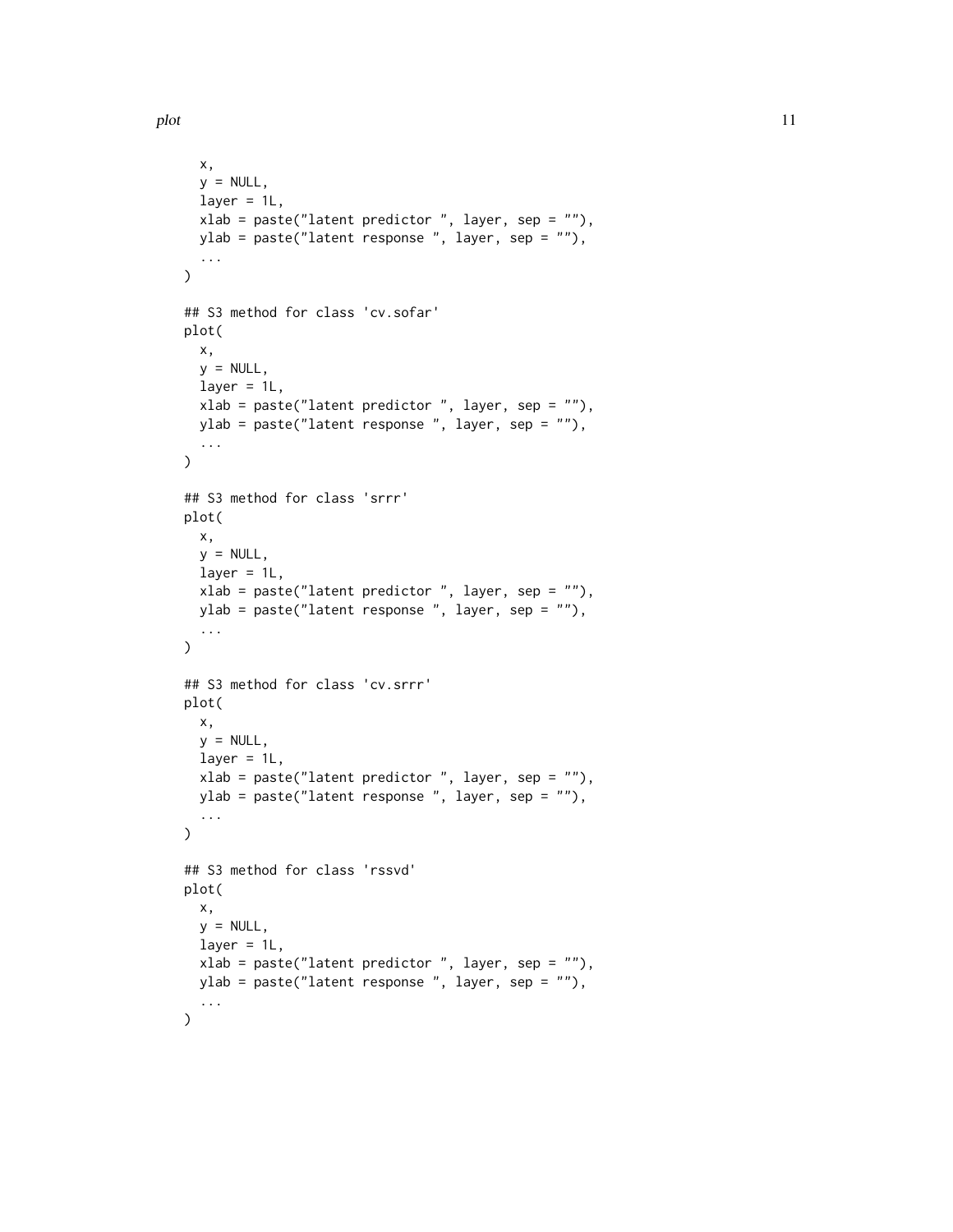#### <span id="page-11-0"></span>Arguments

| x         | Some object generated by rrpack.                                      |
|-----------|-----------------------------------------------------------------------|
| У         | NULL. Do not need to specify.                                         |
| layer     | The unit-rank layer to plot; cannot be larger than the estimated rank |
| xlab      | Label of X axis.                                                      |
| vlab      | Label of Y axis.                                                      |
| $\ddotsc$ | Other argumnts for future usage.                                      |

#### Value

ggplot2 object.

| r4 | Robust reduced-rank regression |
|----|--------------------------------|
|    |                                |

#### Description

Perform robust reduced-rank regression.

#### Usage

```
r4(
 Y,
 X,
 maxrank = min(dim(Y), dim(X)),method = c("rowl0", "rowl1", "entrywise"),
 Gamma = NULL,
 ic.type = c("AIC", "BIC", "PIC"),modstr = list(),control = list()
\mathcal{L}
```

| Υ       | a matrix of response $(n \text{ by } q)$                 |
|---------|----------------------------------------------------------|
| X       | a matrix of covariate (n by p)                           |
| maxrank | maximum rank for fitting                                 |
| method  | outlier detection method, either entrywise or rowwise    |
| Gamma   | weighting matrix in the loss function                    |
| ic.type | information criterion, AIC, BIC or PIC                   |
| modstr  | a list of model parameters controlling the model fitting |
| control | a list of parameters for controlling the fitting process |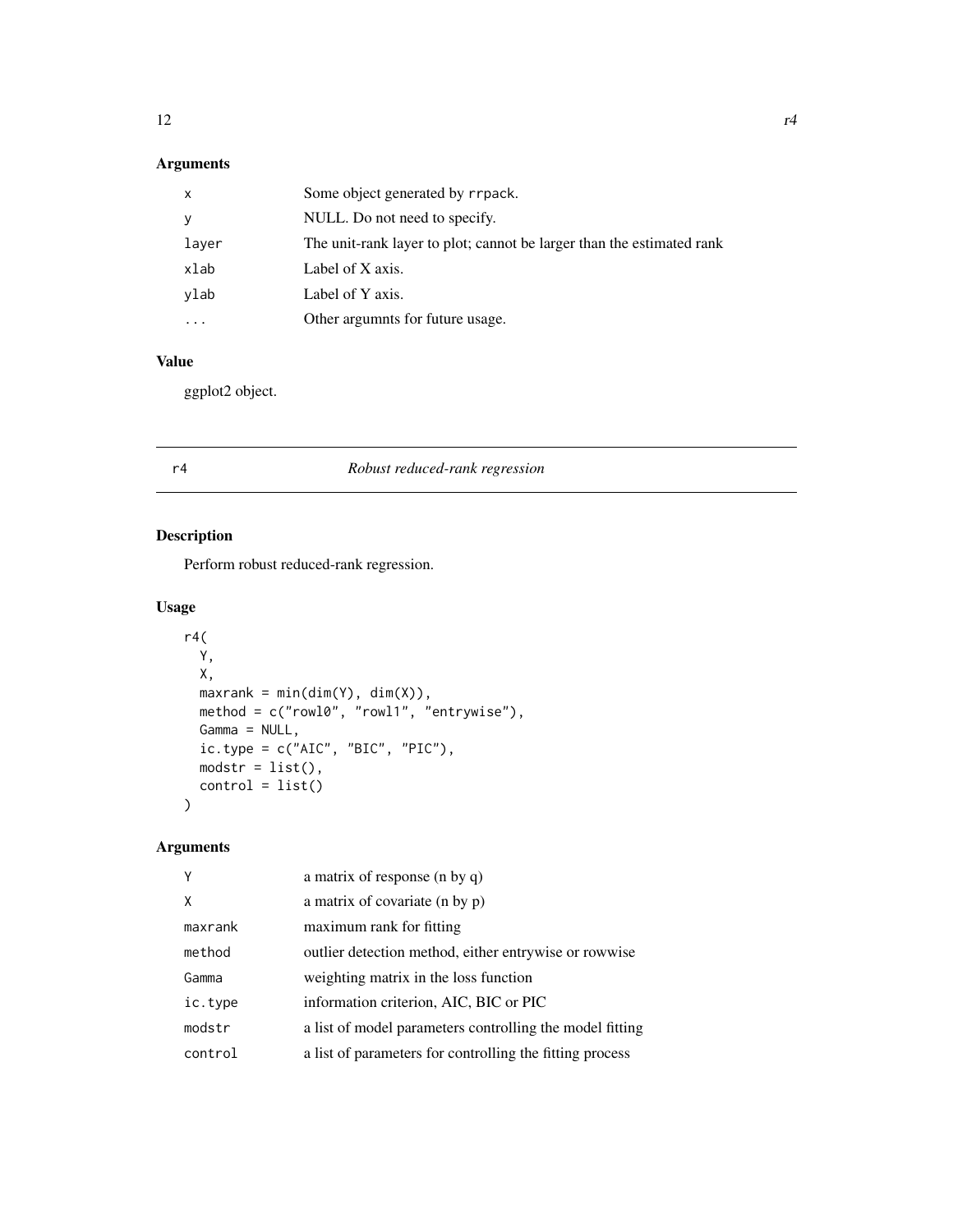The model parameters can be controlled through argument modstr. The available elements include

- nlam: parameter in the augmented Lagrangian function.
- adaptive: if TRUE, use leverage values for adaptive penalization. The default value is FALSE.
- weights: user supplied weights for adaptive penalization.
- minlam: maximum proportion of outliers.
- maxlam: maximum proportion of good observations.
- delid: discarded observation indices for initial estimation.

The model fitting can be controlled through argument control. The available elements include

- epsilon: convergence tolerance.
- maxit: maximum number of iterations.
- qr.tol: tolerance for qr decomposition.
- tol: tolerance.

#### Value

a list consisting of

| coef.path      | solutuon path of regression coefficients         |
|----------------|--------------------------------------------------|
| s.path         | solutuon path of sparse mean shifts              |
| s.norm.path    | solutuon path of the norms of sparse mean shifts |
| ic.path        | paths of information criteria                    |
| ic.smooth.path | smoothed paths of information criteria           |
| lambda.path    | paths of the tuning parameter                    |
| id.solution    | ids of the selected solutions on the path        |
| ic.best        | lowest values of the information criteria        |
| rank.best      | rank values of selected solutions                |
| coef           | estimated regression coefficients                |
| S              | estimated sparse mean shifts                     |
| rank           | rank estimate                                    |

#### References

She, Y. and Chen, K. (2017) Robust reduced-rank regression. *Biometrika*, 104 (3), 633–647.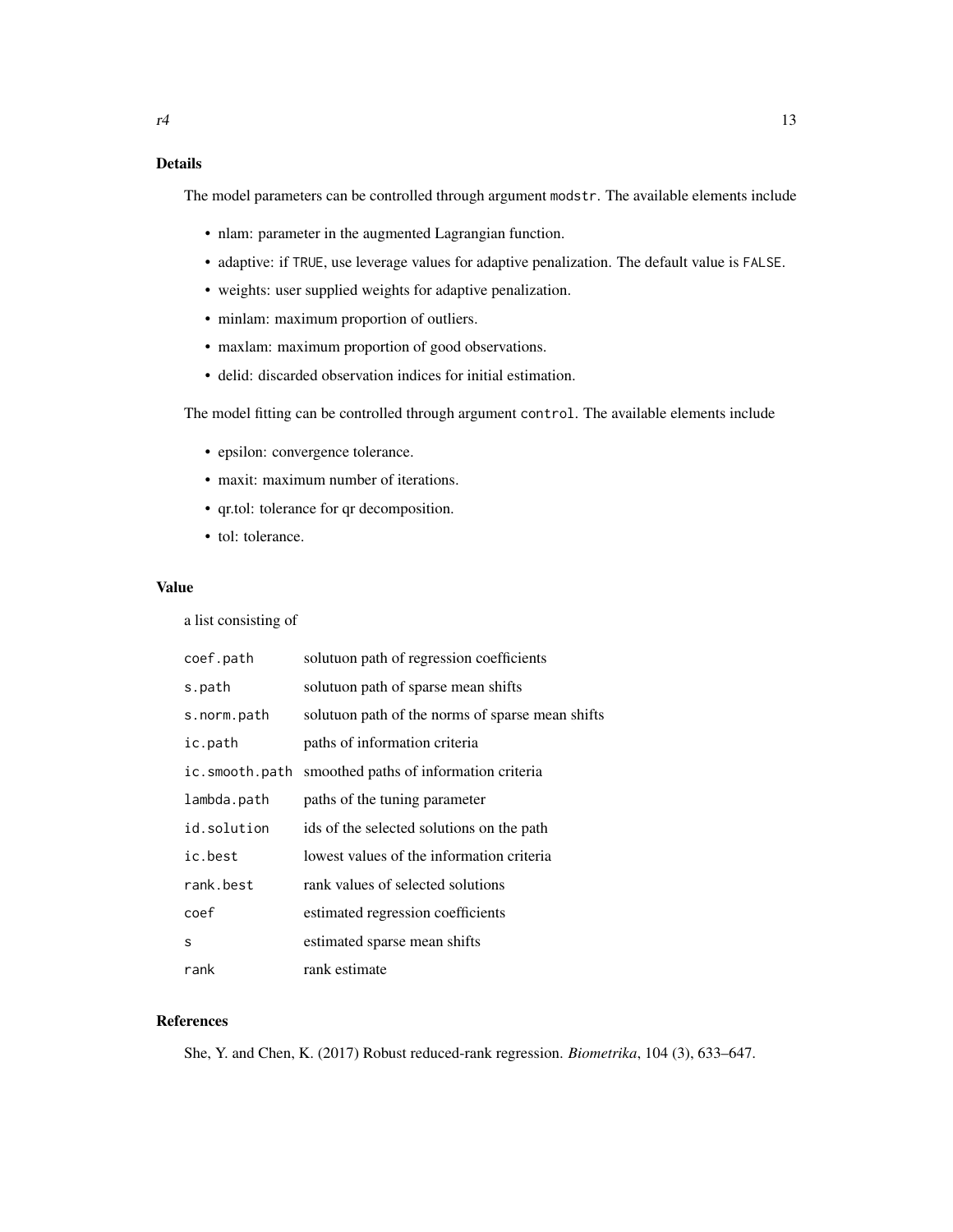#### Examples

```
## Not run:
library(rrpack)
n \le -100; p \le -500; q \le -50xrank < -10; nrank <-3; rmax <-min(n, p, q, xrank)nlam <- 100; gamma <- 2
rho_E < -0.3rho_X < -0.5nlev <- 0
vlev <- 0
vout <- NULL
vlevsd <- NULL
nout <- 0.1 * n
s2n \leq -1voutsd <- 2
simdata <- rrr.sim5(n, p, q, nrank, rx = xrank, s2n = s2n,
                    rho_X = rho_X, rho_E = rho_E, nout = nout, vout = vout,
                    voutsd = voutsd,nlev = nlev,vlev=vlev,vlevsd=vlevsd)
Y <- simdata$Y
X <- simdata$X
fit \leq r4(Y, X, maxrank = rmax,
               method = "rowl0", ic.type= "PIC")
summary(fit)
coef(fit)
which(apply(fit$s,1,function(a)sum(a^2))!=0)
## End(Not run)
```
rrpack-coef *Estimated coefficients*

#### Description

S3 methods extracting estimated coefficients for objects generated by rrpack.

```
## S3 method for class 'mrrr'
coef(object, ...)
## S3 method for class 'cv.mrrr'
coef(object, ...)
## S3 method for class 'r4'
coef(object, ...)
## S3 method for class 'rrr'
coef(object, ...)
```
<span id="page-13-0"></span>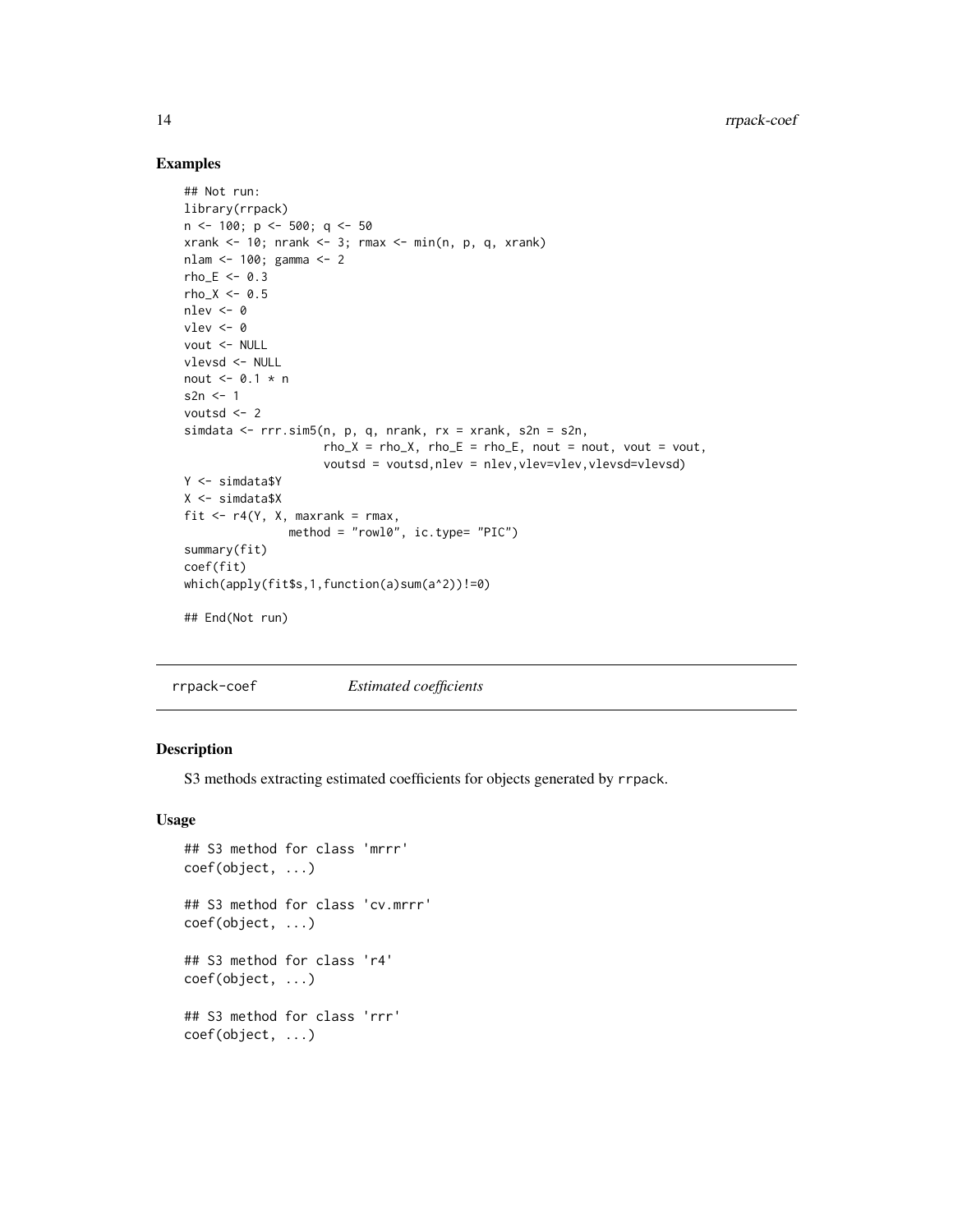<span id="page-14-0"></span> $\frac{15}{15}$ 

```
## S3 method for class 'rrr.fit'
coef(object, ...)
## S3 method for class 'cv.rrr'
coef(object, ...)
## S3 method for class 'srrr'
coef(object, ...)
## S3 method for class 'sofar'
coef(object, ...)
## S3 method for class 'rssvd'
coef(object, ...)
```
#### Arguments

| object  | Object generated by rrpack.      |
|---------|----------------------------------|
| $\cdot$ | Other argumnts for future usage. |

#### Value

A numeric matrix.

rrr *Multivariate reduced-rank linear regression*

#### Description

Produce solution paths of reduced-rank estimators and adaptive nuclear norm penalized estimators; compute the degrees of freeom of the RRR estimators and select a solution via certain information criterion.

```
rrr(
 Y,
 X,
 penaltySVD = c("rank", "ann"),
 ic.\text{type} = c("GIC", "AIC", "BIC", "BICP", "GCV"),df.type = c("exact", "naive"),
 maxrank = min(dim(Y), dim(X)),modstr = list(),control = list())
```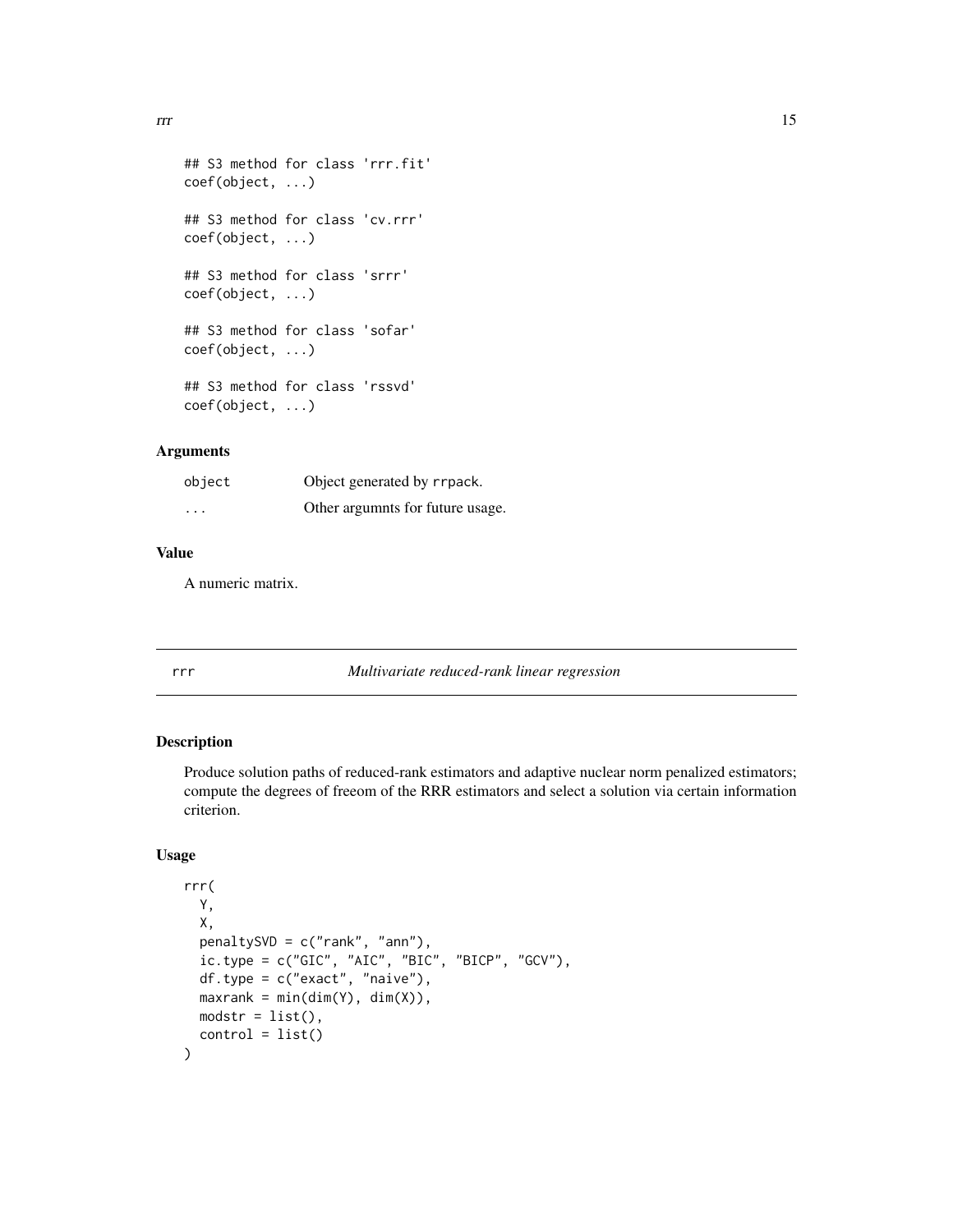#### Arguments

| Y          | a matrix of response (n by q)                                                                                                                                                            |
|------------|------------------------------------------------------------------------------------------------------------------------------------------------------------------------------------------|
| X          | a matrix of covariate (n by p)                                                                                                                                                           |
| penaltySVD | 'rank': rank-constrainted estimation; 'ann': adaptive nuclear norm estimation.                                                                                                           |
| ic.type    | the information criterion to be used; currently supporting 'AIC', 'BIC', 'BICP',<br>'GCV', and 'GIC'.                                                                                    |
| df.type    | 'exact': the exact degrees of freedoms based on SURE theory; 'naive': the naive<br>degress of freedoms based on counting number of free parameters                                       |
| maxrank    | an integer of maximum desired rank.                                                                                                                                                      |
| modstr     | a list of model parameters controlling the model fitting                                                                                                                                 |
| control    | a list of parameters for controlling the fitting process: 'sv.tol' controls the toler-<br>ence of singular values; 'qr.tol' controls the tolerence of QR decomposition for<br>the LS fit |

#### Details

Model parameters can be specified through argument modstr. The available include

- gamma: A scalar power parameter of the adaptive weights in penalty == "ann".
- nlambda: The number of lambda values; no effect if penalty == "count".
- lambda: A vector of user-specified rank values if penalty == "count" or a vector of penalty values if penalty == "ann".

The available elements for argument control include

- sv.tol: singular value tolerence.
- qr.tol: QR decomposition tolerence.

#### Value

S3 rrr object, a list consisting of

| call       | original function call                                                                                                                                               |
|------------|----------------------------------------------------------------------------------------------------------------------------------------------------------------------|
| Y          | input matrix of response                                                                                                                                             |
| X          | input matrix of covariate.                                                                                                                                           |
| A          | right singular matrix of the least square fitted matrix                                                                                                              |
| Ad         | a vector of squared singular values of the least square fitted matrix                                                                                                |
| coef.ls    | coefficient estimate from LS                                                                                                                                         |
| Spath      | a matrix, each column containing shrinkage factors of the singular values of a<br>solution; the first four objects can be used to recover all reduced-rank solutions |
| df.exact   | the exact degrees of freedom                                                                                                                                         |
| df.naive   | the naive degrees of freedom                                                                                                                                         |
| penaltySVD | the method of low-rank estimation                                                                                                                                    |
| sse        | a vecotr of sum of squard errors                                                                                                                                     |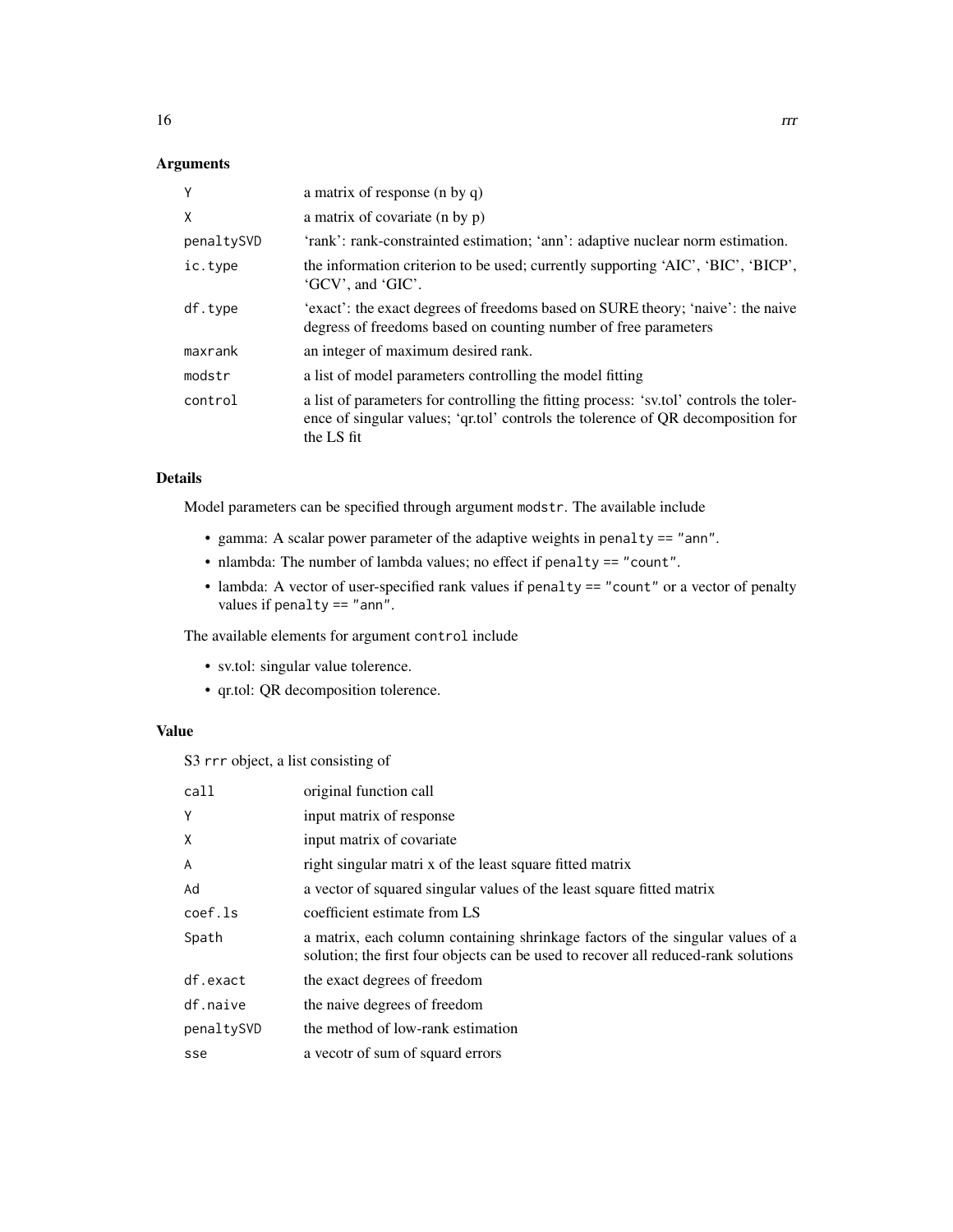#### <span id="page-16-0"></span>rrr.cookD 17

| ic       | a vector of information criterion                               |
|----------|-----------------------------------------------------------------|
| coef     | estimated coefficient matrix                                    |
| U        | estimated left singular matrix such that XU/sqrtn is orthogonal |
| <b>V</b> | estimated right singular matrix that is orthogonal              |
| D        | estimated singular value matrix such that $C = UDVt$            |
| rank     | estimated rank                                                  |

#### References

Chen, K., Dong, H. and Chan, K.-S. (2013) Reduced rank regression via adaptive nuclear norm penalization. *Biometrika*, 100, 901–920.

#### Examples

```
library(rrpack)
p <- 50; q <- 50; n <- 100; nrank <- 3
mydata <- rrr.sim1(n, p, q, nrank, s2n = 1, sigma = NULL,
                  rho_X = 0.5, rho_E = 0.3rfit \le with(mydata, rrr(Y, X, maxrank = 10))
summary(rfit)
coef(rfit)
plot(rfit)
```
rrr.cookD *Cook's distance in reduced-rank regression for model diagnostics*

#### Description

Compute Cook's distance for model diagnostics in rrr estimation.

#### Usage

 $rrr.cookD(Y, X = NULL, nrank = 1, qr.tol = 1e-07)$ 

#### Arguments

|        | response matrix  |
|--------|------------------|
| X      | covariate matrix |
| nrank  | model rank       |
| gr.tol | tolerance        |

#### Value

a list containing diagnostics measures

#### References

Chen, K. Model diagnostics in reduced-rank estimation. *Statistics and Its interface*, 9, 469–484.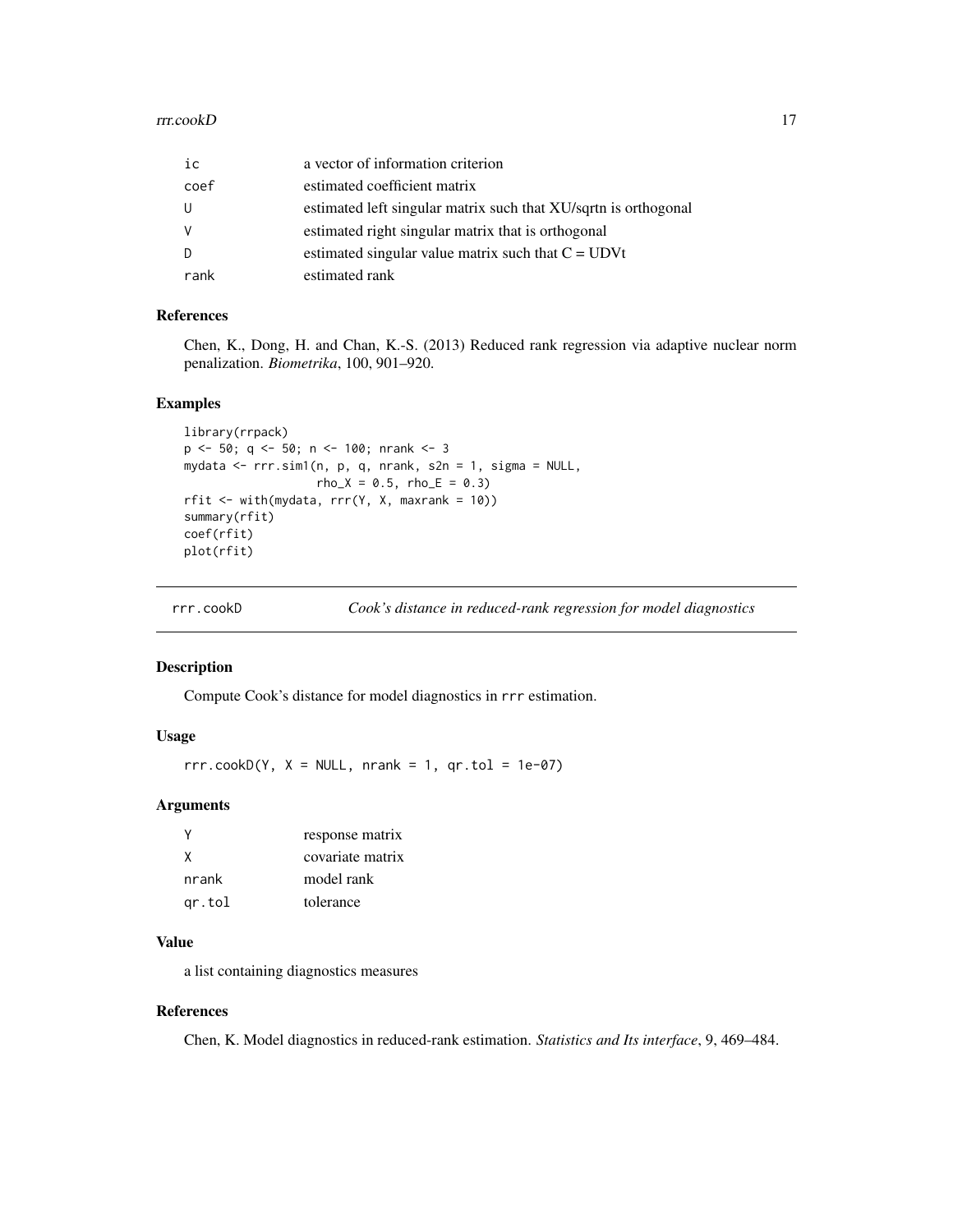<span id="page-17-0"></span>

Given a response matrix and a covariate matrix, this function fits reduced rank regression for a specified rank. It reduces to singular value decomposition if the covariate matrix is the identity matrix.

#### Usage

 $rrr.fit(Y, X, nrank = 1, weight = NULL, coeffSVD = FALSE)$ 

#### Arguments

| Y       | a matrix of response (n by q)                                                                          |
|---------|--------------------------------------------------------------------------------------------------------|
| X       | a matrix of covariate (n by p)                                                                         |
| nrank   | an integer specifying the desired rank                                                                 |
| weight  | a square matrix of weight $(q by q)$ ; The default is the identity matrix                              |
| coefSVD | logical indicating the need for SVD for the coeffient matrix in the output; used<br>in ssyd estimation |

#### Value

S3 rrr object, a list consisting of

| coef      | coefficient of rrr           |
|-----------|------------------------------|
| coef.ls   | coefficient of least square  |
| fitted    | fitted value of rrr          |
| fitted.ls | fitted value of least square |
| A         | right singular matrix        |
| Ad        | a vector of sigular values   |
| rank      | rank of the fitted rrr       |

#### Examples

```
Y <- matrix(rnorm(400), 100, 4)
X <- matrix(rnorm(800), 100, 8)
rfit \leq rrr.fit(Y, X, nrank = 2)
coef(rfit)
```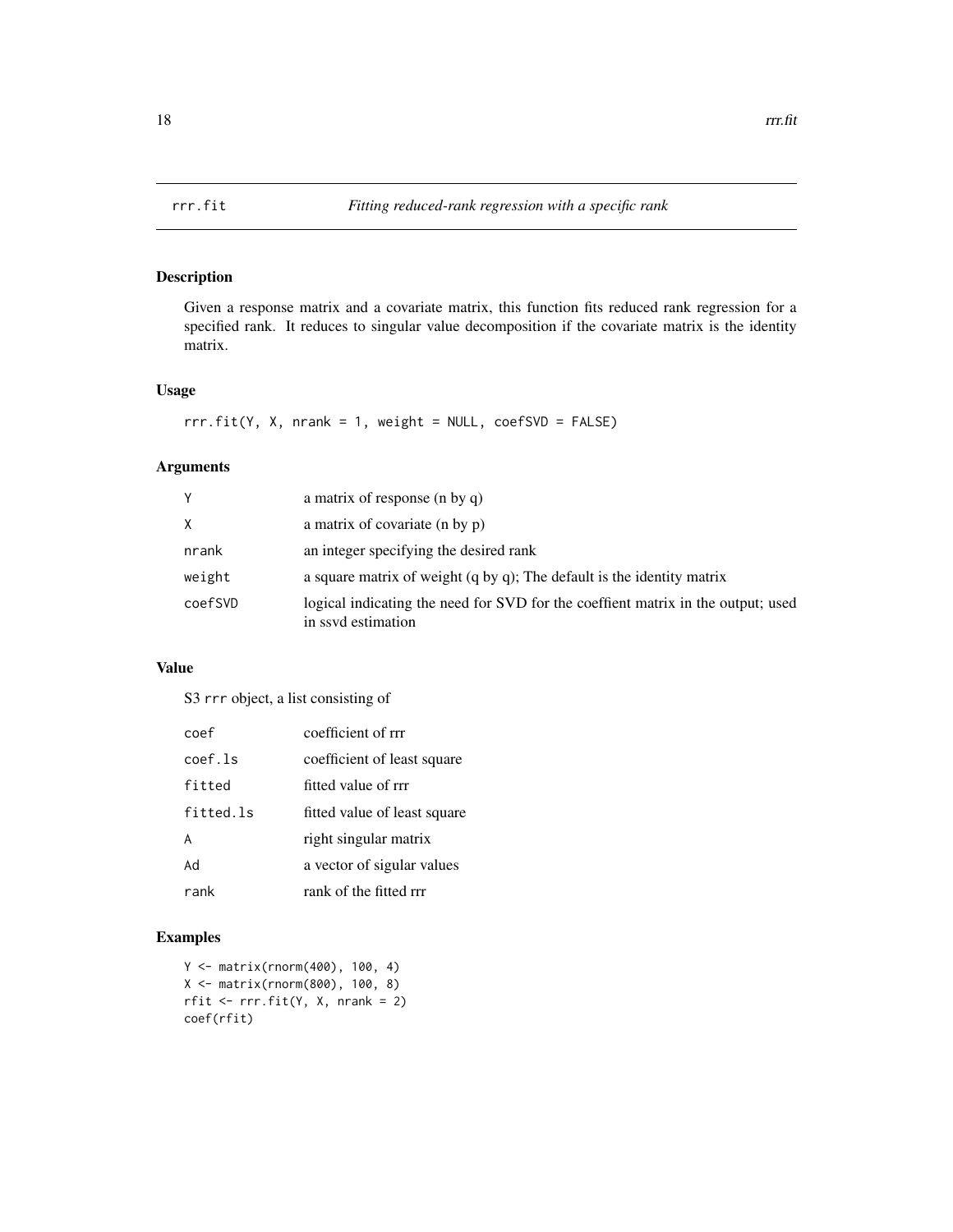<span id="page-18-0"></span>

Compute leverage scores and Cook's distance for model diagnostics in rrr estimation.

#### Usage

 $rrr.leverage(Y, X = NULL, nrank = 1, qr.tol = 1e-07)$ 

#### Arguments

| Y      | a matrix of response (n by q)          |
|--------|----------------------------------------|
| X      | a matrix of covariate (n by p)         |
| nrank  | an integer specifying the desired rank |
| gr.tol | tolerence to be passed to 'qr'         |

#### Value

'rrr.leverage' returns a list containing a vector of leverages and a scalar of the degrees of freedom (sum of leverages). 'rrr.cooks' returns a list containing

| residuals | resisuals matrix   |
|-----------|--------------------|
| mse       | mean squared error |
| leverage  | leverage           |
| cookD     | Cook's distance    |
| df        | degrees of freedom |

#### References

Chen, K. Model diagnostics in reduced-rank estimation. *Statistics and Its interface*, 9, 469–484.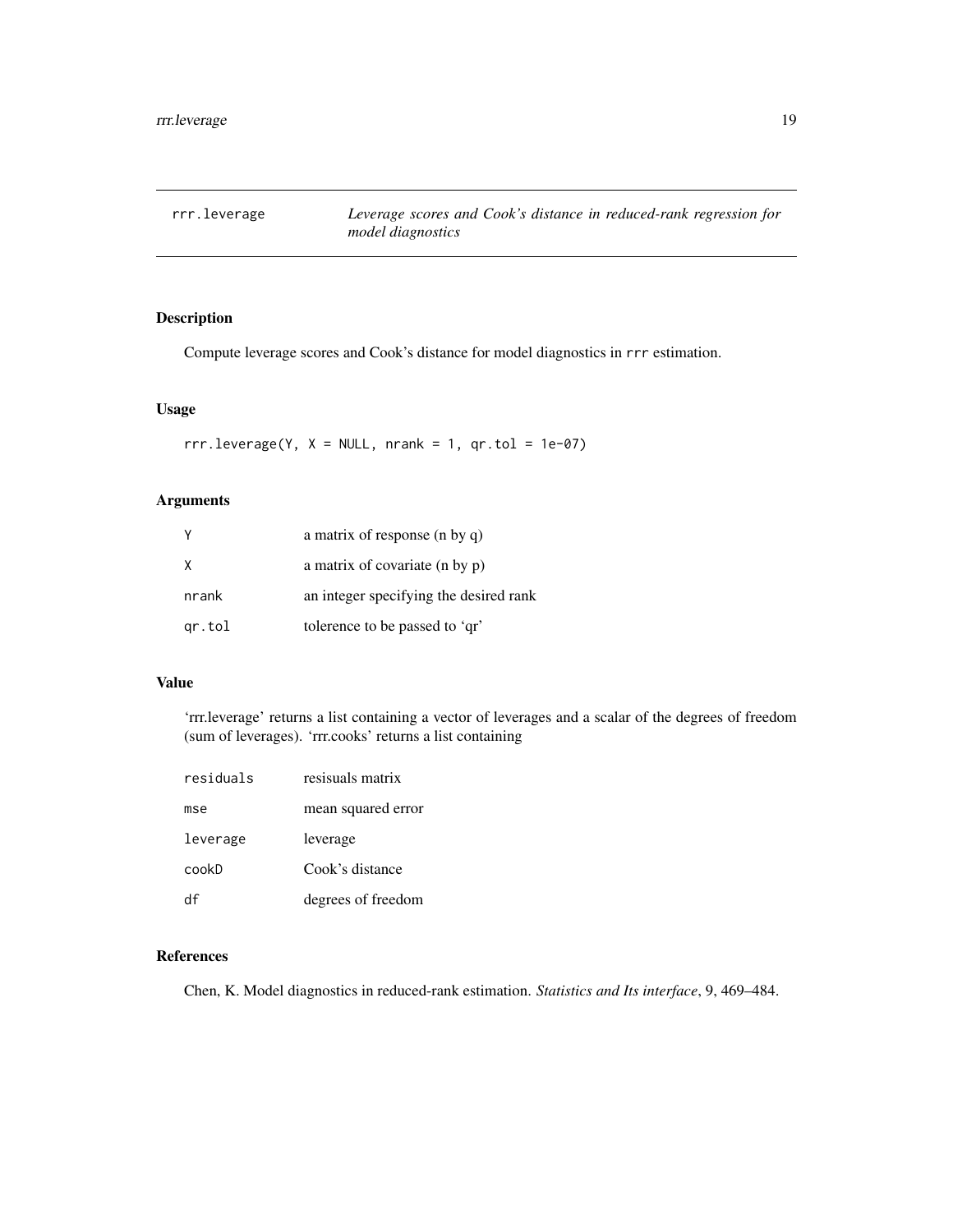<span id="page-19-0"></span>

Similar to the the RSSVD simulation model in Chen, Chan, Stenseth (2012), JRSSB.

#### Usage

```
rrr.sim1(
 n = 50,
 p = 25,
 q = 25,
 nrank = 3,
  s2n = 1,
  signa = NULL,rho_X = 0.5,
  rho_E = 0)
```
#### Arguments

| n, p, q | model dimensions                                         |
|---------|----------------------------------------------------------|
| nrank   | model rank                                               |
| s2n     | signal to noise ratio                                    |
| sigma   | error variance. If specfied, then s2n has no effect      |
| $rho_X$ | correlation parameter in the generation of predictors    |
| $rho_E$ | correlation parameter in the generation of random errors |

#### Value

similated model and data

#### References

Chen, K., Chan, K.-S. and Stenseth, N. C. (2012) Reduced rank stochastic regression with a sparse singular value decomposition. *Journal of the Royal Statistical Society: Series B*, 74, 203–221.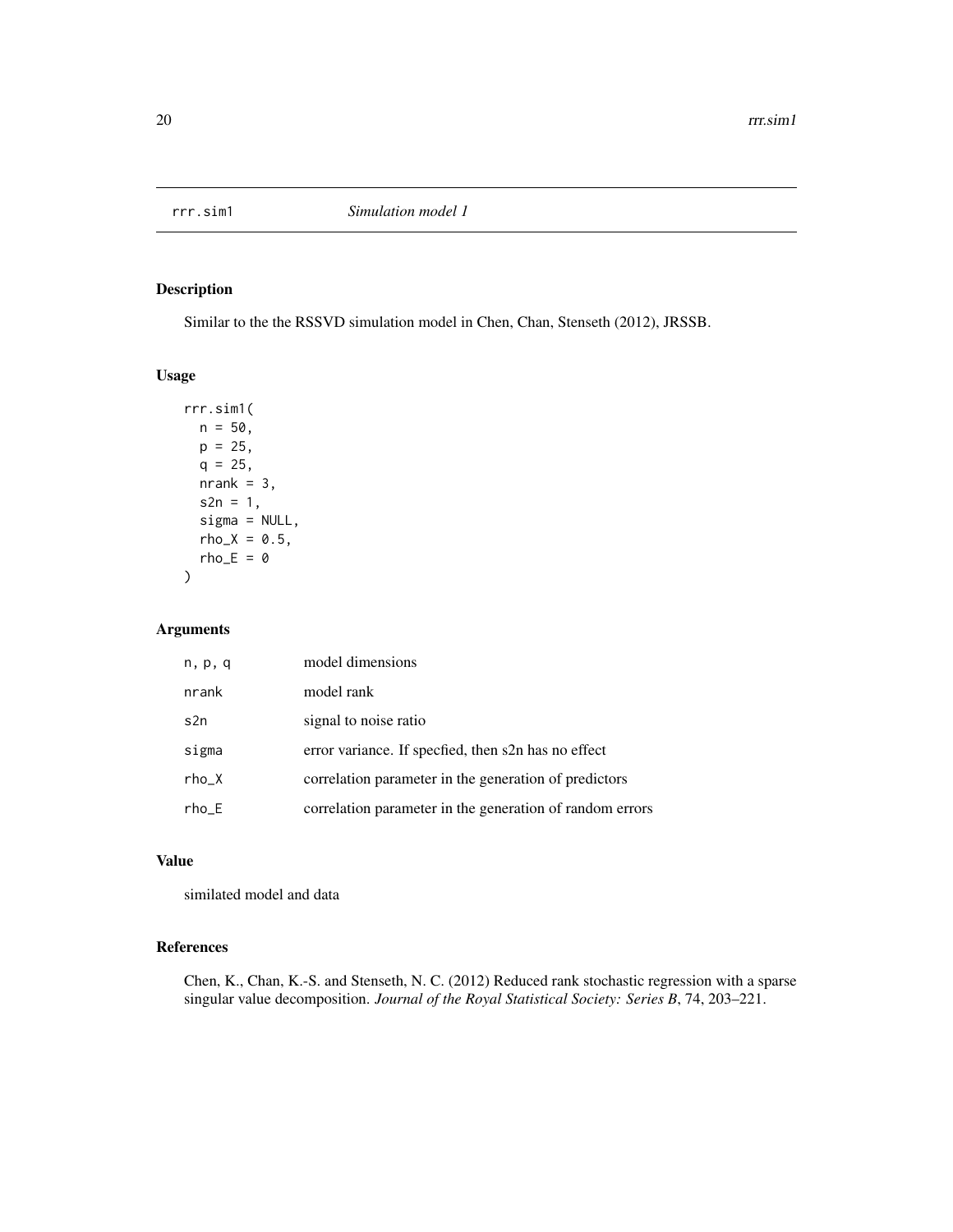<span id="page-20-0"></span>

Similar to the the SRRR simulation model in Chen and Huang (2012), JASA

#### Usage

```
rrr.sim2(
 n = 100,p = 50,
 p0 = 10,
 q = 50,
  q0 = 10,
 nrank = 3,
  s2n = 1,
  sigma = NULL,
  rho_X = 0.5,
 rho_E = 0)
```
#### Arguments

| n       | sample size                                              |
|---------|----------------------------------------------------------|
| p       | number of predictors                                     |
| p0      | number of relevant predictors                            |
| q       | number of responses                                      |
| q0      | number of relevant responses                             |
| nrank   | model rank                                               |
| s2n     | signal to noise ratio                                    |
| sigma   | error variance. If specfied, then s2n has no effect      |
| $rho_X$ | correlation parameter in the generation of predictors    |
| $rho_E$ | correlation parameter in the generation of random errors |

#### Value

similated model and data

#### References

Chen, L. and Huang, J.Z. (2012) Sparse reduced-rank regression for simultaneous dimension reduction and variable selection. *Journal of the American Statistical Association*, 107:500, 1533–1545.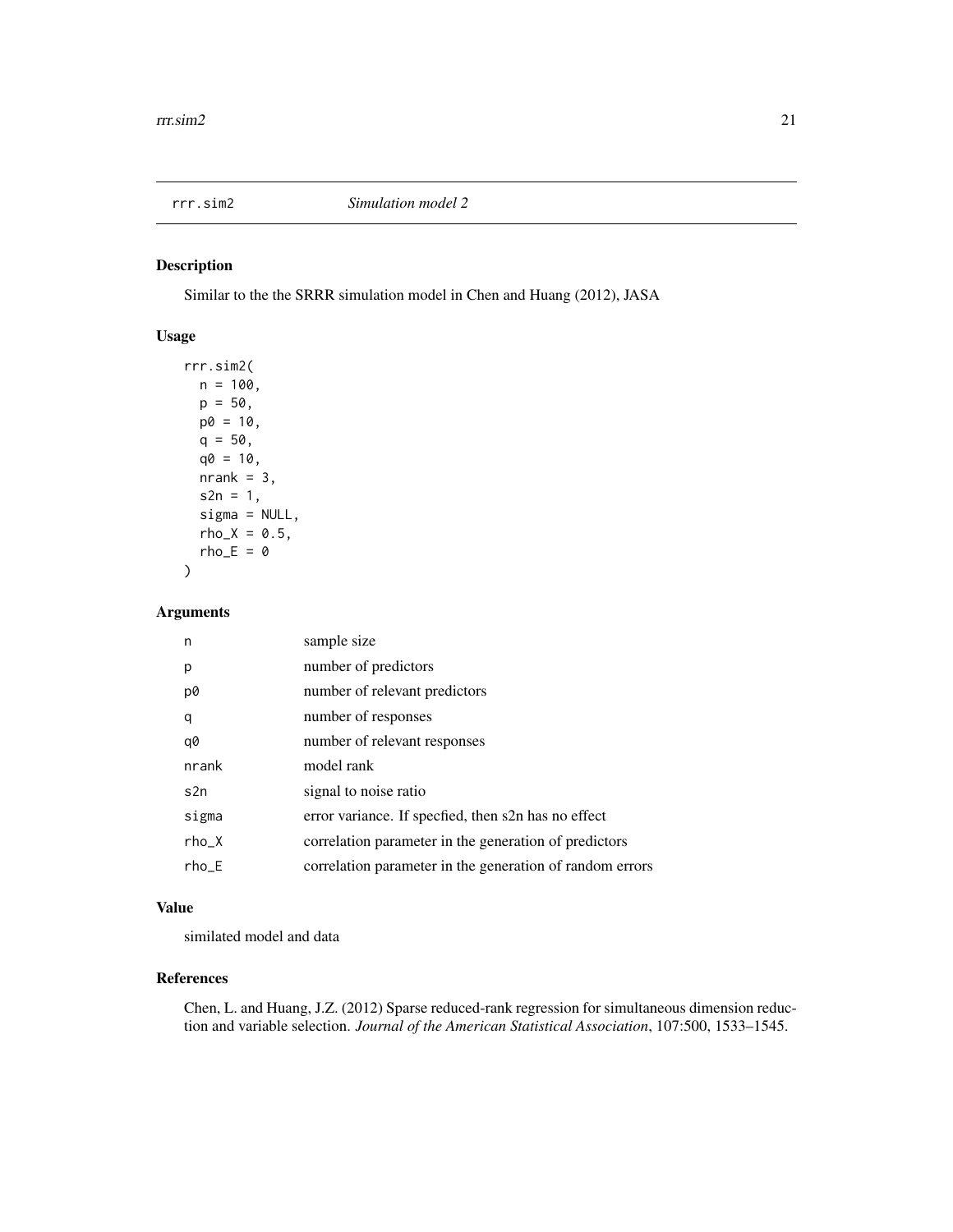<span id="page-21-0"></span>

Generate data from a mixed-response reduced-rank regression model

#### Usage

```
rrr.sim3(
 n = 100,
 p = 30,
 q.mix = c(5, 20, 5),
 nrank = 2,
 intercept = rep(0.5, 30),mis.pop = 0.2\mathcal{L}
```
#### Arguments

| n         | sample size                                         |
|-----------|-----------------------------------------------------|
| p         | number of predictors                                |
| q.mix     | numbers of Gaussian, Bernolli and Poisson responses |
| nrank     | model rank                                          |
| intercept | a vector of intercept                               |
| mis.prop  | missing proportion                                  |

#### Value

similated model and data

#### References

Chen, K., Luo, C., and Liang, J. (2017) Leveraging mixed and incomplete outcomes through a mixed-response reduced-rank regression. *Technical report*.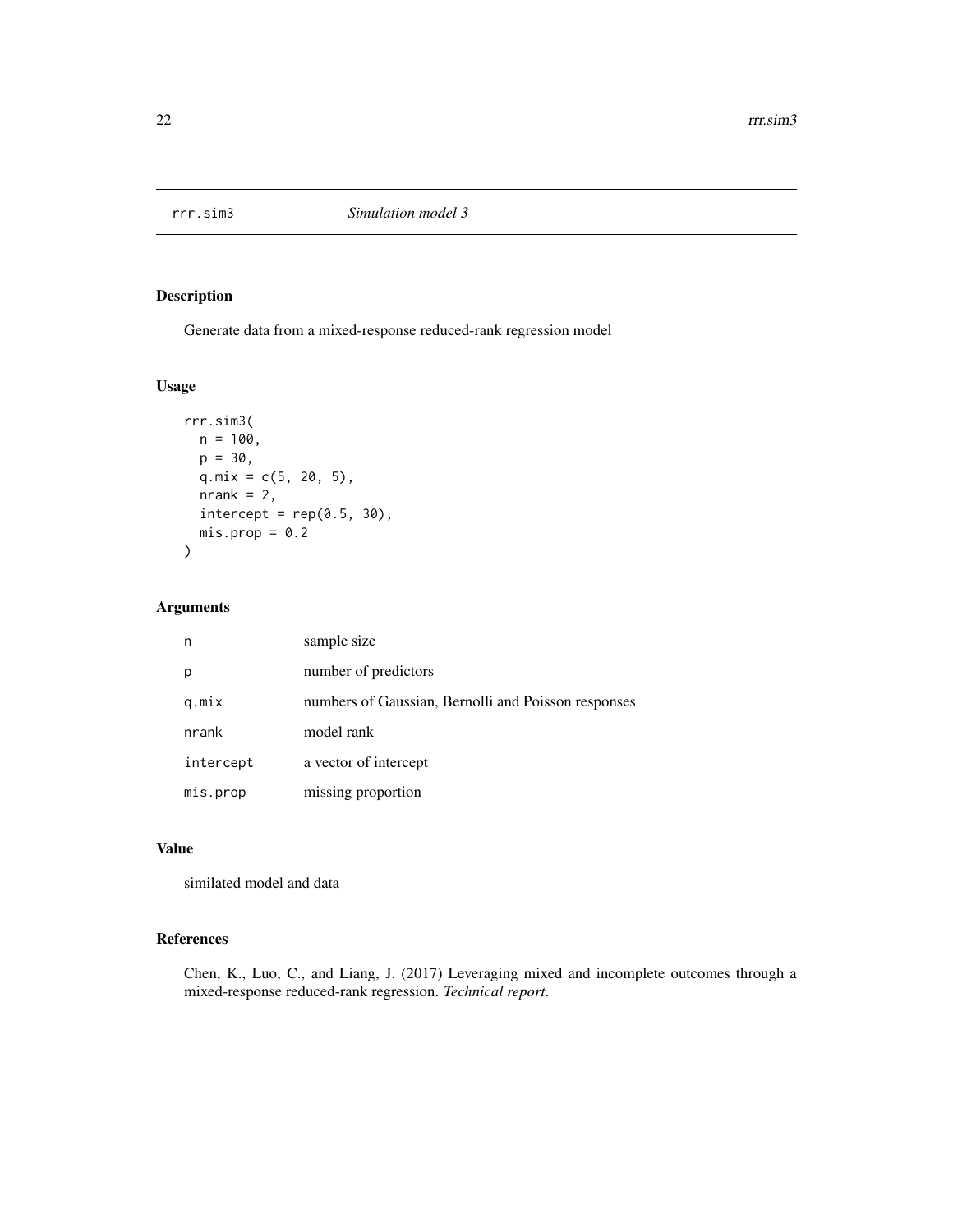<span id="page-22-0"></span>

Generate data from a mean-shifted reduced-rank regression model

#### Usage

```
rrr.sim4(
 n = 100,p = 12,
 q = 8,nrank = 3,
  s2n = 1,
 rho_X = 0,
 rho_E = 0,
 nout = 10,
 vout = NULL,
 voutsd = 2,
 nlev = 10,
 vlev = 10,
  vlevsd = NULL,
  SigmaX = "CorrCS",
 SigmaE = "CorrCS"
\mathcal{L}
```

| n       | sample size                                  |
|---------|----------------------------------------------|
| р       | number of predictors                         |
| q       | numbers of responses                         |
| nrank   | model rank                                   |
| s2n     | signal to noise ratio                        |
| rho_X   | correlation parameter for predictors         |
| $rho_E$ | correlation parameter for errors             |
| nout    | number of outliers; should be smaller than n |
| vout    | control mean-shifted value of outliers       |
| voutsd  | control mean-shifted magnitude of outliers   |
| nlev    | number of high-leverage outliers             |
| vlev    | control value of leverage                    |
| vlevsd  | control magnitude of leverage                |
| SigmaX  | correlation structure of predictors          |
| SigmaE  | correlation structure of errors              |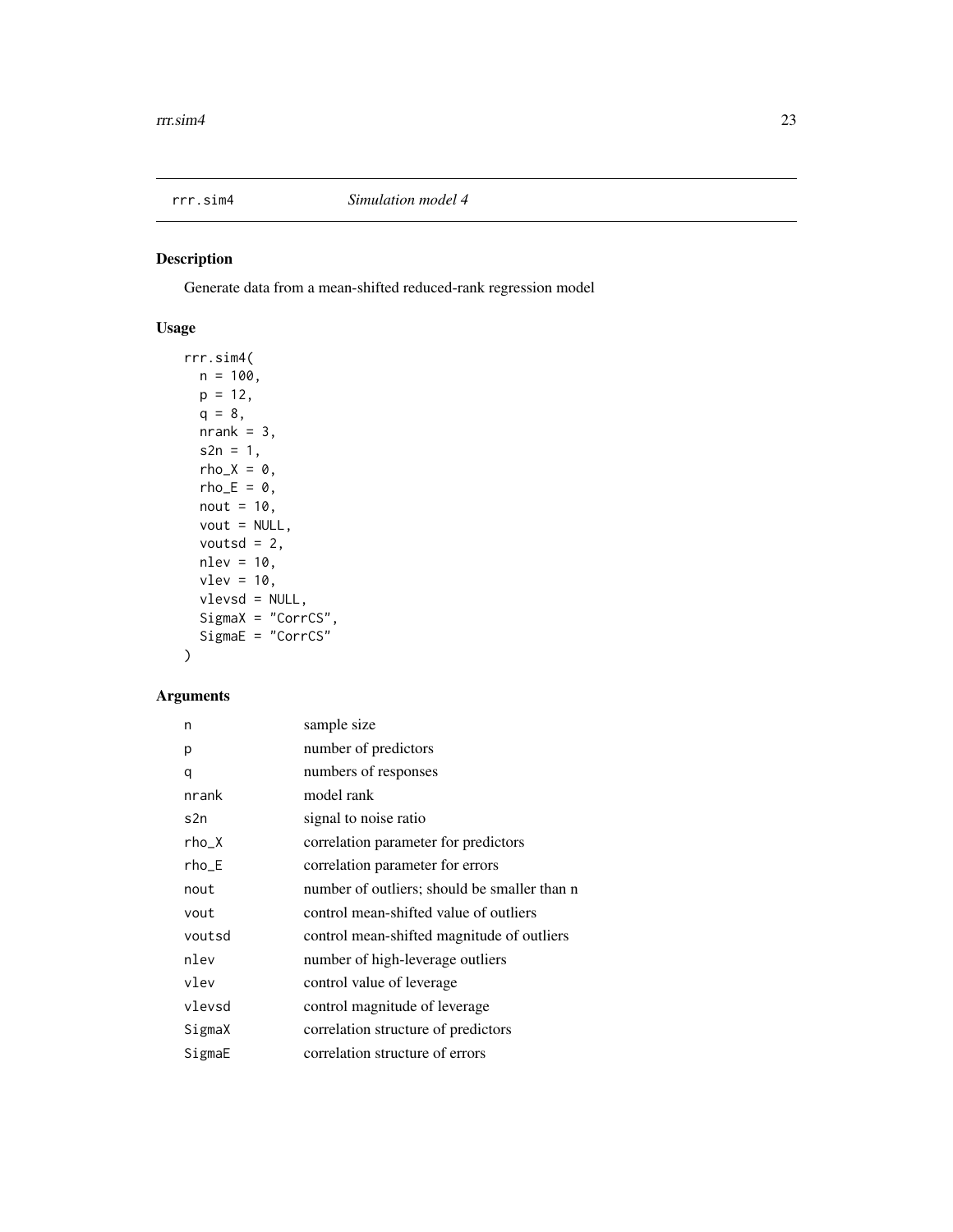#### <span id="page-23-0"></span>Value

similated model and data

#### References

She, Y. and Chen, K. (2017) Robust reduced-rank regression. *Biometrika*, 104 (3), 633–647.

#### Description

Generate data from a mean-shifted reduced-rank regression model

#### Usage

```
rrr.sim5(
 n = 40,
 p = 100,
 q = 50,
 nrank = 5,
 rx = 10,
 s2n = 1,
 rho_X = 0,
 rho_E = 0,
 nout = 10,
 vout = NULL,voutsd = 2,
 nlev = 10,
 vlev = 10,
 vlevsd = NULL,
  SigmaX = "CorrCS",
  SigmaE = "CorrCS"
)
```

| n       | sample size                          |
|---------|--------------------------------------|
| р       | number of predictors                 |
|         | numbers of responses                 |
| nrank   | model rank                           |
| rx      | rank of the design matrix            |
| s2n     | signal to noise ratio                |
| $rho_X$ | correlation parameter for predictors |
| rho E   | correlation parameter for errors     |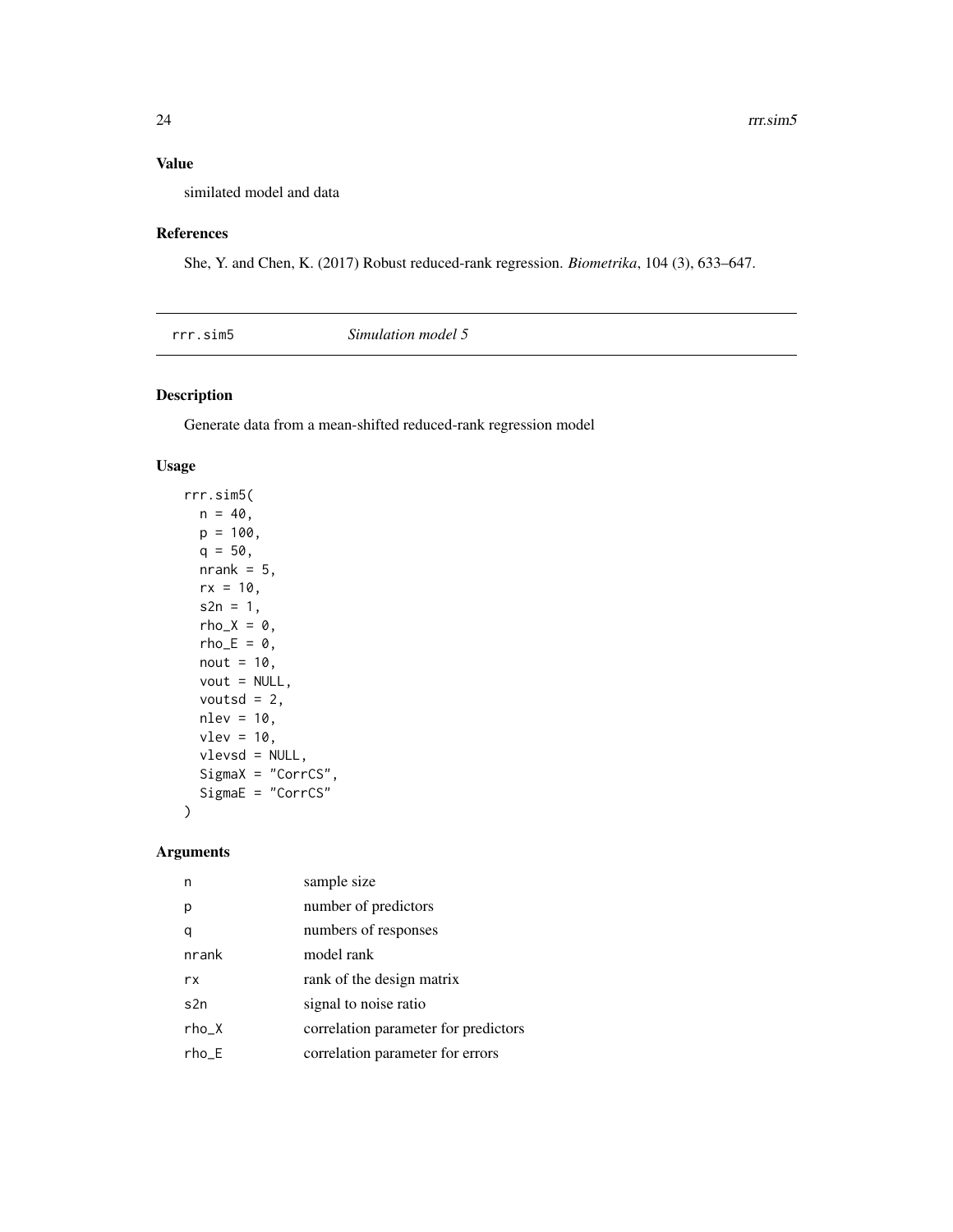#### <span id="page-24-0"></span>rrs.fit 25

| nout   | number of outliers; should be smaller than n |
|--------|----------------------------------------------|
| vout   | control mean-shifted value of outliers       |
| voutsd | control mean-shifted magnitude of outliers   |
| nlev   | number of high-leverage outliers             |
| vlev   | control value of leverage                    |
| vlevsd | control magnitude of leverage                |
| SigmaX | correlation structure of predictors          |
| SigmaE | correlation structure of errors              |

#### Value

similated model and data

#### References

She, Y. and Chen, K. (2017) Robust reduced-rank regression. *Biometrika*, 104 (3), 633–647.

| rrs.fit | Fitting reduced-rank ridge regression with given rank and shrinkage |
|---------|---------------------------------------------------------------------|
|         | penalty                                                             |

#### Description

Fitting reduced-rank ridge regression with given rank and shrinkage penalty

#### Usage

```
rrs.fit(Y, X, nrank = min(ncol(Y), ncol(X)), lambda = 1, coeffSVD = FALSE)
```

| Y       | a matrix of response (n by q)                                               |
|---------|-----------------------------------------------------------------------------|
| X       | a matrix of covariate (n by p)                                              |
| nrank   | an integer specifying the desired rank                                      |
| lambda  | tunging parameter for the ridge penalty                                     |
| coefSVD | logical indicating the need for SVD for the coeffient matrix int the output |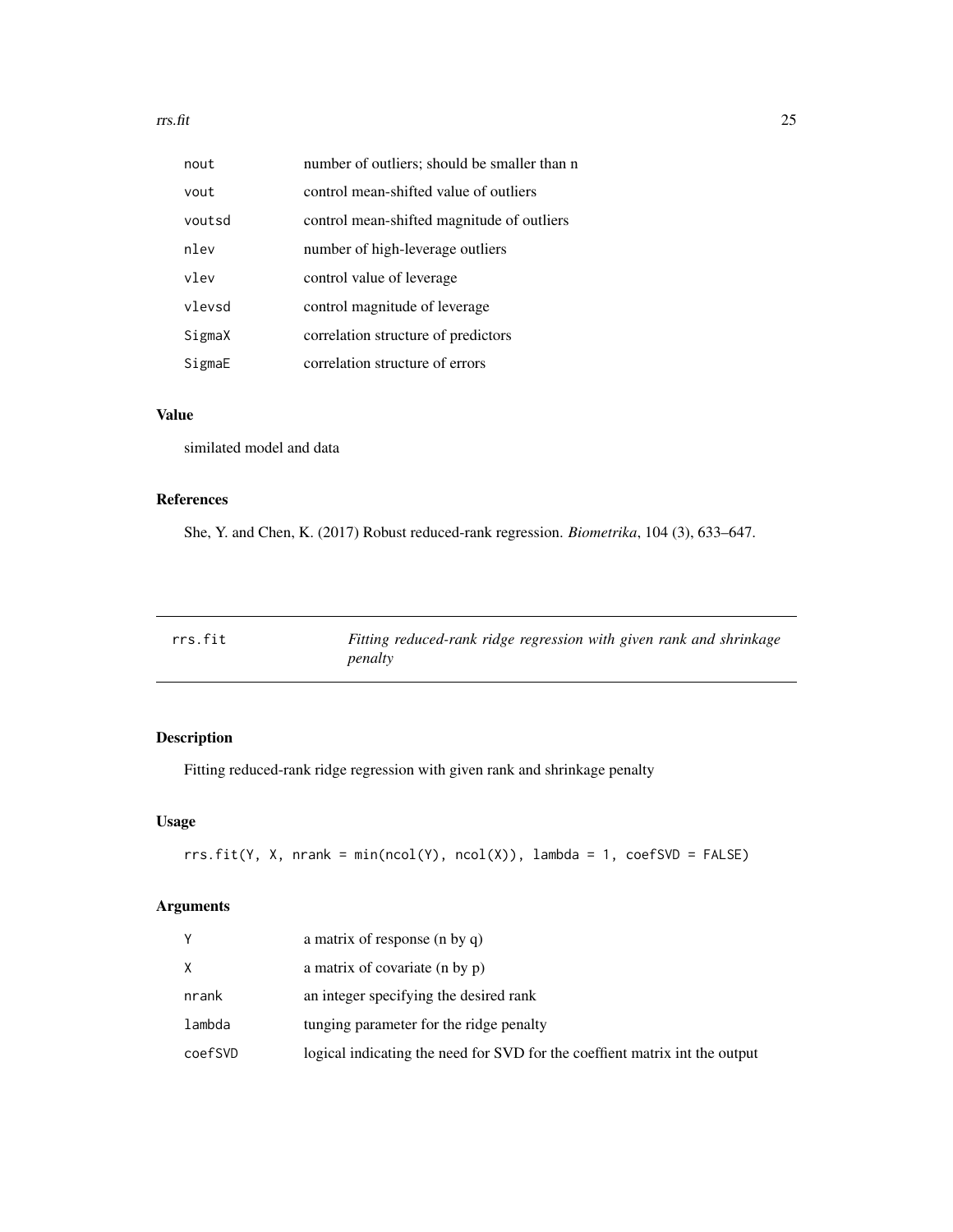26 rssvd

#### Value

S3 rrr object, a list consisting of

| coef      | coefficient of rrs           |
|-----------|------------------------------|
| coef.ls   | coefficient of least square  |
| fitted    | fitted value of rrs          |
| fitted.ls | fitted value of least square |
| A         | right singular matrix        |
| hA        | sigular value vector         |
| nrank     | rank of the fitted rrr       |

#### References

Mukherjee, A. and Zhu, J. (2011) Reduced rank ridge regression and its kernal extensions.

Mukherjee, A., Chen, K., Wang, N. and Zhu, J. (2015) On the degrees of freedom of reduced-rank estimators in multivariate regression. *Biometrika*, 102, 457–477.

#### Examples

```
library(rrpack)
Y <- matrix(rnorm(400), 100, 4)
X <- matrix(rnorm(800), 100, 8)
rfit <- rrs.fit(Y, X)
```
rssvd *Reduced-rank regression with a sparse singular value decomposition*

#### Description

Reduced-rank regression with a sparse singular value decomposition using the iterative exclusive extraction algorithm.

```
rssvd(
 Y,
 X,
 nrank,
 ic.\t{type} = c("BIC", "BICP", "AIC"),orthX = FALSE,control = list(),screening = FALSE
)
```
<span id="page-25-0"></span>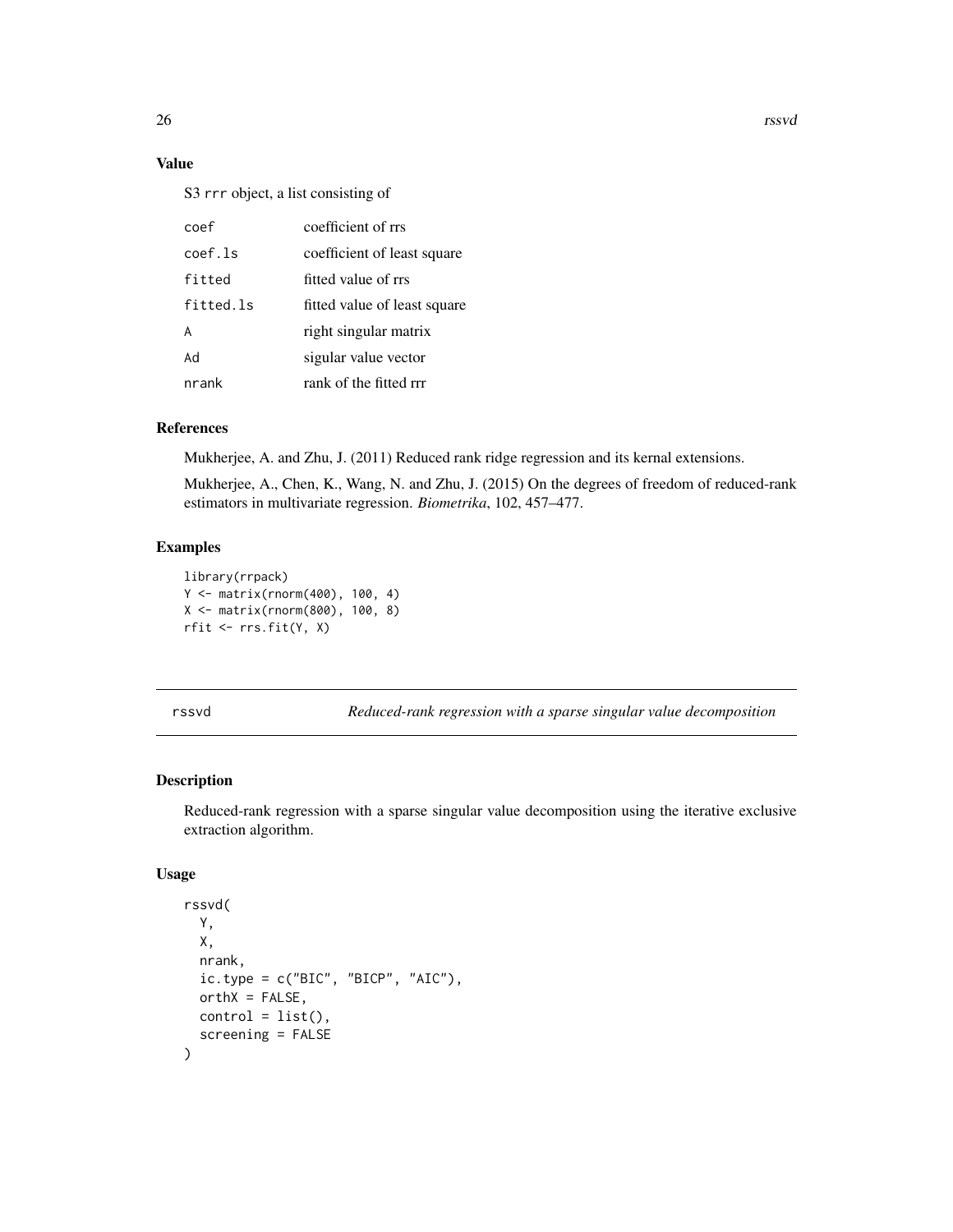#### rssvd 27

#### Arguments

| Y         | response matrix                                                                                         |
|-----------|---------------------------------------------------------------------------------------------------------|
| X         | covariate matrix                                                                                        |
| nrank     | integer specification of the desired rank                                                               |
| ic.type   | character specifying which information criterion to use to select the best: 'BIC',<br>'BICP', and 'AIC' |
| orthX     | logical indicating if X is orthogonal, in which case a faster algorithm is used                         |
| control   | a list of parameters controlling the fitting process                                                    |
| screening | If TRUE, marginal screening via glm is performed before srrr fitting.                                   |

#### Details

The model fitting can be controled through argument control. The available elements include

- maxit: maximum number of iterations.
- epsilon: convergence tolerance.
- innerMaxit: maximum number of iterations for inner steps.
- innerEpsilon: convergence tolerance for inner steps.
- nlambda: number of tuning parameters.
- adaptive: if Ture, use adaptive penalization.
- gamma0: power parameter for constructing adaptive weights.
- minLambda: multiplicate factor to determine the minimum lambda.
- niter.eea: the number of iterations in the iterative exclusive extraction algorithm.
- df.tol: tolerance.

#### Value

S3 rssvd.path object, a list consisting of

| Upath        | solution path of U                                 |
|--------------|----------------------------------------------------|
| Vpath        | solution path of V                                 |
| Dpath        | solution path of D                                 |
| U            | estimated left singular matrix that is orthogonal  |
| <sub>V</sub> | estimated right singular matrix that is orthogonal |
| D            | estimated singular values such that C=UDVt         |
| rank         | estimated rank                                     |

#### References

Chen, K., Chan, K.-S. and Stenseth, N. C. (2012) Reduced rank stochastic regression with a sparse singular value decomposition. *Journal of the Royal Statistical Society: Series B*, 74, 203–221.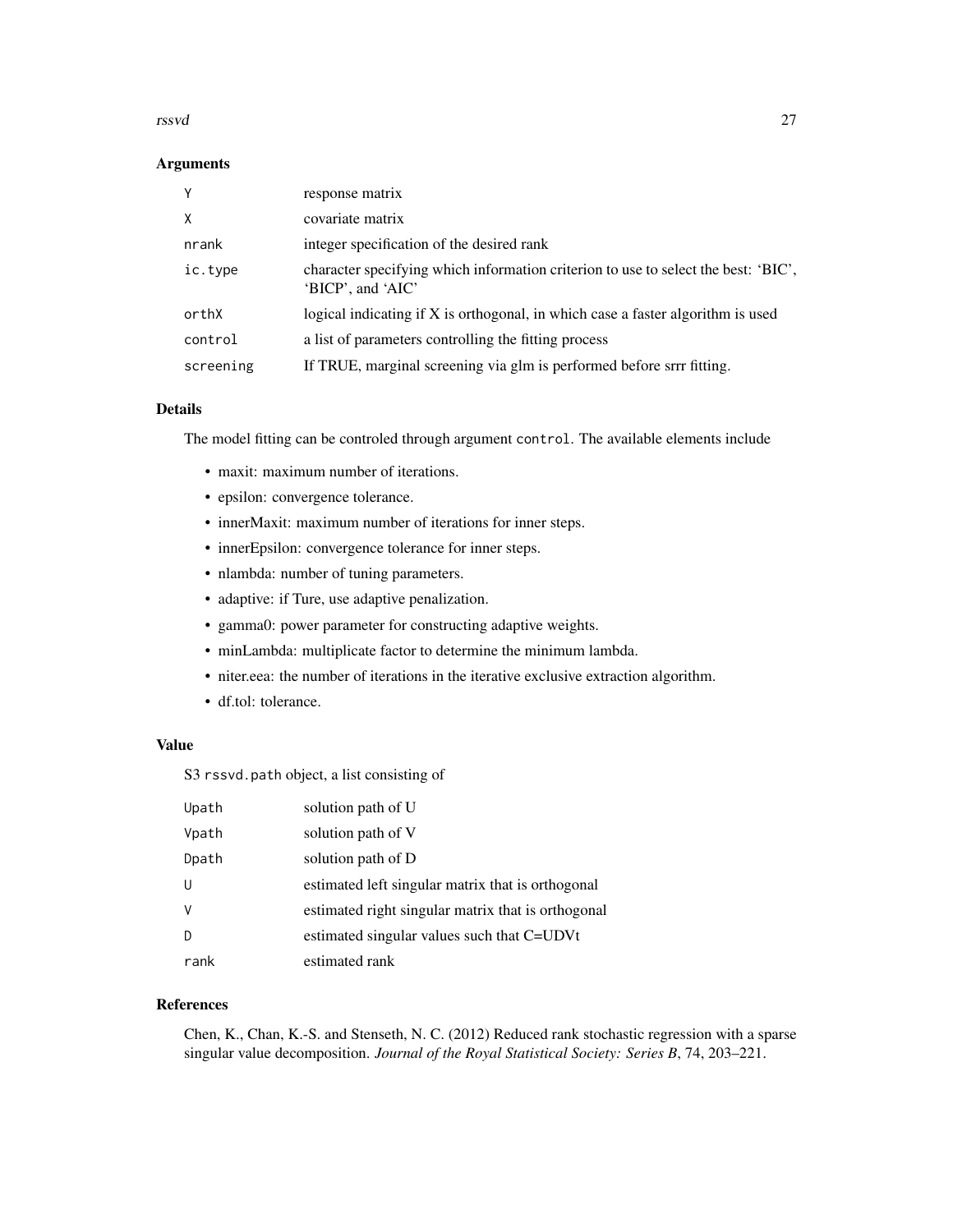#### Examples

```
library(rrpack)
## Simulate data from a sparse factor regression model
p <- 50; q <- 50; n <- 100; nrank <- 3
mydata <- rrr.sim1(n, p, q, nrank, s2n = 1, sigma = NULL,
                  rho_X = 0.5, rho_E = 0.3fit1 <- with(mydata, rssvd(Y, X, nrank = nrank + 1))
summary(fit1)
plot(fit1)
```
#### sofar *Sparse orthogonal factor regression*

#### Description

Compute solution paths of sparse orthogonal factor regression

#### Usage

```
sofar(
 Y,
 X,
 nrank = 1,
 su = NULL,sv = NULL,ic.type = c("GIC", "BIC", "AIC", "GCV"),
 modstr = list(),control = list(),screening = FALSE
)
```

| Y         | response matrix                                                          |
|-----------|--------------------------------------------------------------------------|
| X         | covariate matrix                                                         |
| nrank     | an integer specifying the desired rank/number of factors                 |
| su        | a scaling vector for U such that $U^T U = diag(s_u)$ .                   |
| <b>SV</b> | a scaling vector for V such that $V^T V = diag(s_v)$ .                   |
| ic.type   | select tuning method; the default is GIC                                 |
| modstr    | a list of internal model parameters controlling the model fitting        |
| control   | a list of internal computation parameters controlling optimization       |
| screening | If TRUE, marginal screening via lasso is performed before sofar fitting. |

<span id="page-27-0"></span>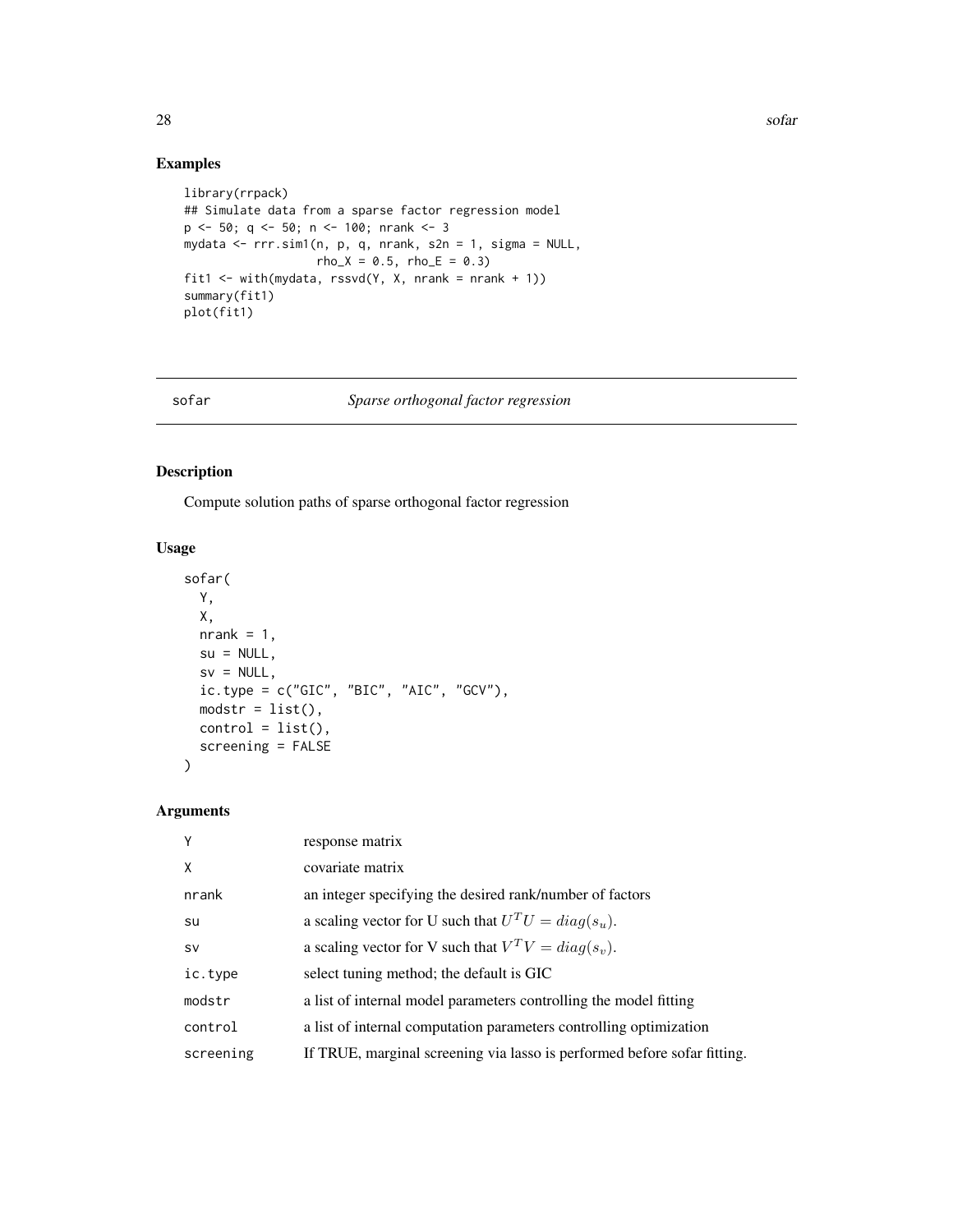sofar 29

#### Details

The model parameters can be specified through argument modstr. The available elements include

- mu: parameter in the augmented Lagrangian function.
- mugamma: increament of mu along iterations to speed up computation.
- WA: weight matrix for A.
- WB: weight matrix for B.
- Wd: weight matrix for d.
- wgamma: power parameter in constructing adaptive weights.

The model fitting can be controled through argument control. The avilable elements include

- nlam: number of lambda triplets to be used.
- lam.min.factor: set the smallest lambda triplets as a fraction of the estimation lambda.max triplets.
- lam.max.factor: set the largest lambda triplets as a multiple of the estimation lambda.max triplets.
- lam.AB.factor: set the relative penalty level between A/B and D.
- penA,penB,penD: if TRUE, penalty is applied.
- lamA: sequence of tuning parameters for A.
- lamB: sequence of tuning parameters for B.
- lamD: sequence of tuning parameters for d.
- methodA: penalty for penalizing A.
- methodB: penalty for penalizing B.
- epsilon: convergence tolerance.
- maxit: maximum number of iterations.
- innerEpsilon: convergence tolerance for inner subroutines.
- innerMaxit: maximum number of iterations for inner subroutines.
- sv.tol: tolerance for singular values.

#### Value

A sofar object containing

| call   | original function call       |
|--------|------------------------------|
| γ      | input response matrix        |
| x      | input predictor matrix       |
| Upath  | solution path of U           |
| Dpath  | solution path of D           |
| Vpath  | solution path of D           |
| Rpath  | path of estimated rank       |
| icpath | path of information criteria |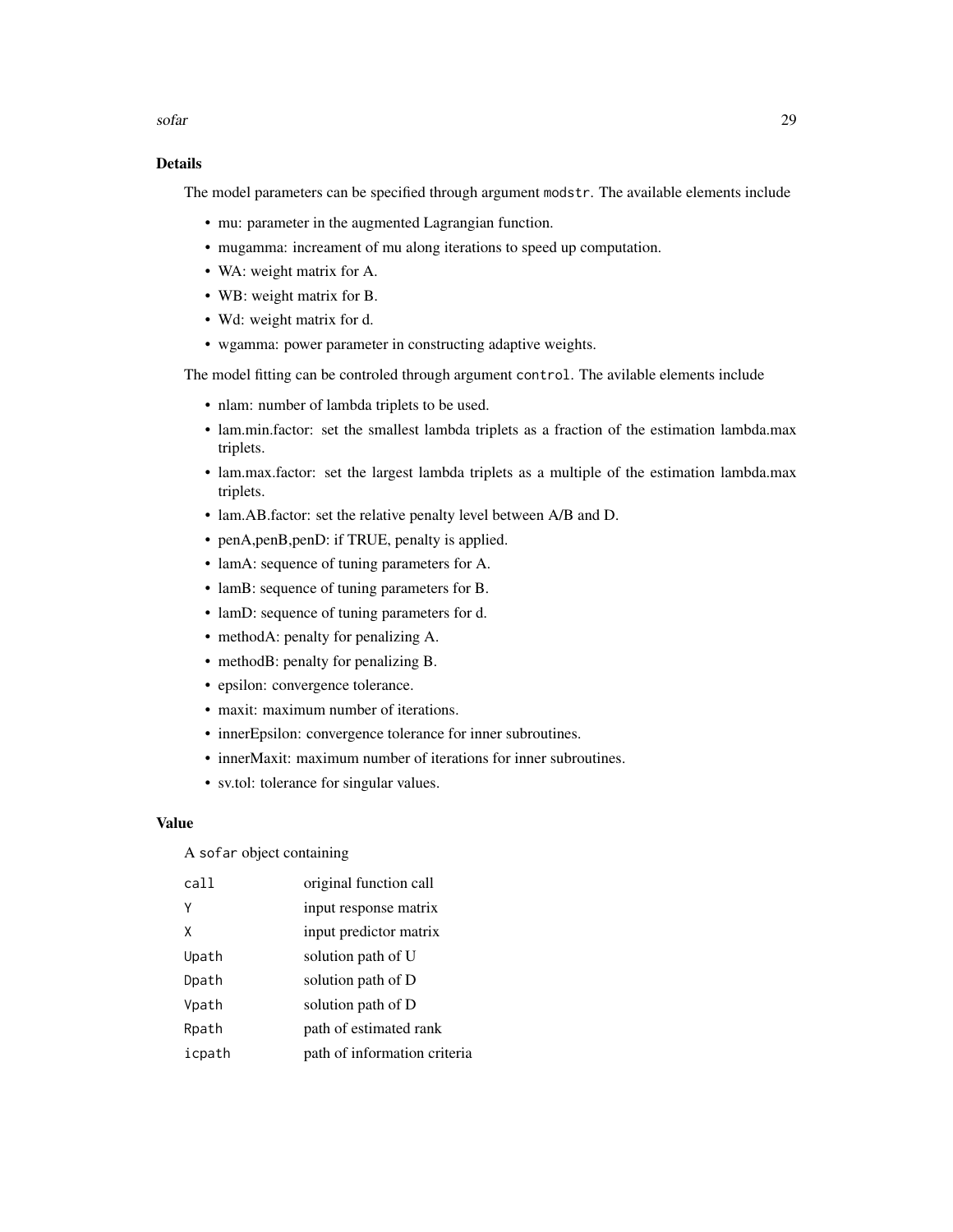<span id="page-29-0"></span>

| lam.id     | ids of selected lambda for GIC, BIC, AIC and GCV                     |
|------------|----------------------------------------------------------------------|
| p.index    | ids of predictors which passed screening                             |
| g.index    | ids of responses which passed screening                              |
| lamA       | tuning sequence for A                                                |
| lamb       | tuning sequence for B                                                |
| $l$ am $D$ | tuning sequence for D                                                |
| U          | estimated left singular matrix that is orthogonal (factor weights)   |
| V          | estimated right singular matrix that is orthogonal (factor loadings) |
| D          | estimated singular values                                            |
| rank       | estimated rank                                                       |

#### References

Uematsu, Y., Fan, Y., Chen, K., Lv, J., & Lin, W. (2019). SOFAR: large-scale association network learning. *IEEE Transactions on Information Theory*, 65(8), 4924–4939.

#### Examples

```
## Not run:
library(rrpack)
## Simulate data from a sparse factor regression model
p \le -100; q \le -50; n \le -100; nrank \le -3mydata \leq rrr.sim1(n, p, q, nrank, s2n = 1,
                   sigma = NULL, rho_X = 0.5, rho_E = 0.3)
Y <- mydata$Y
X <- mydata$X
fit1 <- sofar(Y, X, ic.type = "GIC", nrank = nrank + 2,
              control = list(methodA = "adlasso", methodB = "adlasso"))
summary(fit1)
plot(fit1)
fit1$U
crossprod(fit1$U) #check orthogonality
fit1$V
crossprod(fit1$V) #check orthogonality
## End(Not run)
```
srrr *Row-sparse reduced-eank regresssion*

#### Description

Row-sparse reduced-rank regresssion for a prespecified rank; produce a solution path for selecting predictors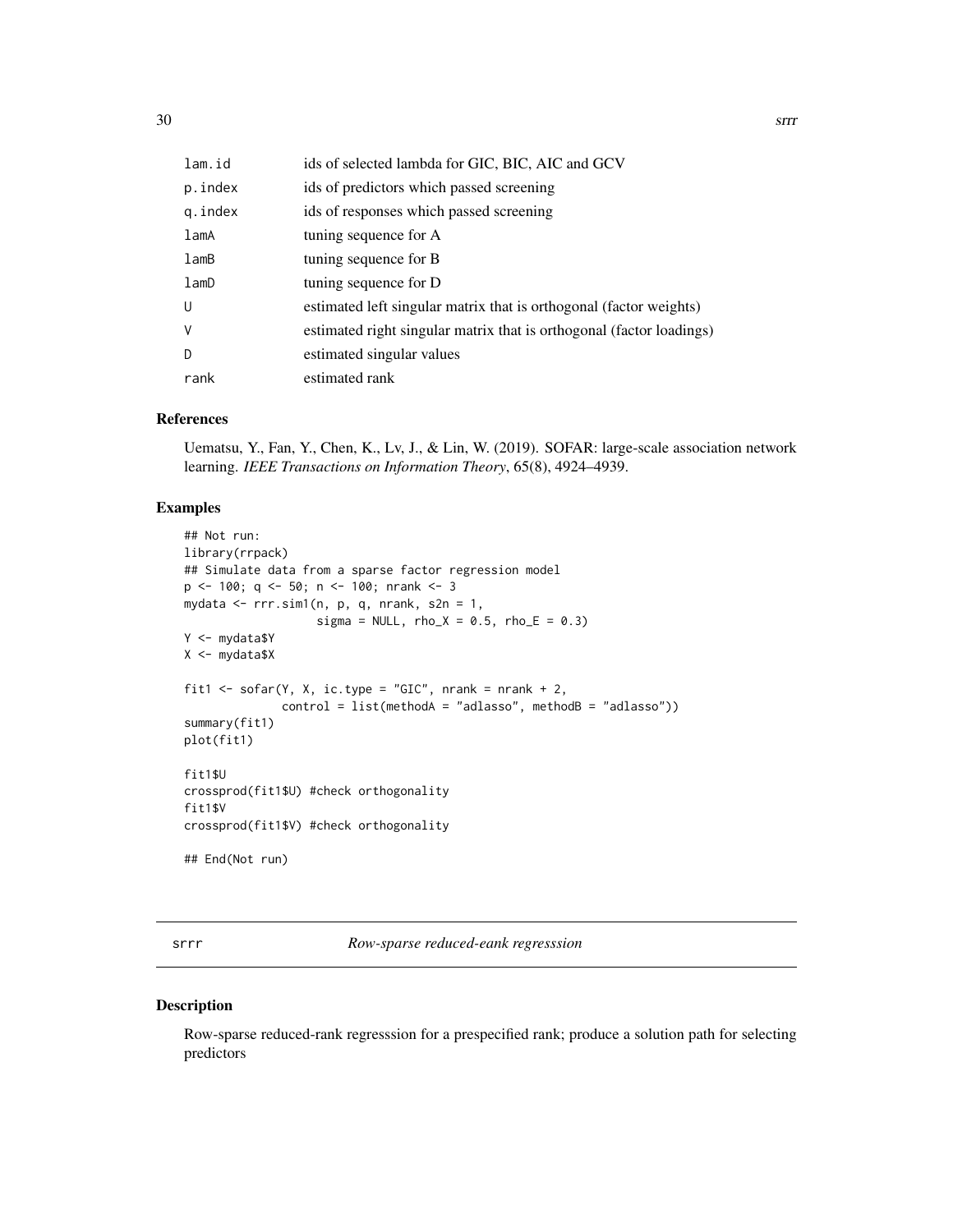$\frac{1}{31}$ 

#### Usage

```
srrr(
 Y,
 X,
 nrank = 2,
 method = c("glasso", "adglasso"),
 ic.type = c("BIC", "BICP", "AIC", "GCV", "GIC"),AO = NULL,VØ = NULL,modstr = list(),control = list(),screening = FALSE
)
```
#### Arguments

| Y         | response matrix                                                       |
|-----------|-----------------------------------------------------------------------|
| X         | covariate matrix                                                      |
| nrank     | prespecified rank                                                     |
| method    | group lasso or adaptive group lasso                                   |
| ic.type   | information criterion                                                 |
| A0        | initial value                                                         |
| V0        | initial value                                                         |
| modstr    | a list of model parameters controlling the model fitting              |
| control   | a list of parameters for controlling the fitting process              |
| screening | If TRUE, marginal screening via glm is performed before srrr fitting. |

#### Details

Model parameters controlling the model fitting can be specified through argument modstr. The available elements include

- lamA: tuning parameter sequence.
- nlam: number of tuning parameters; no effect if lamA is specified.
- minLambda: minimum lambda value, no effect if lamA is specified.
- maxLambda: maxmum lambda value, no effect if lamA is specified.
- WA: adaptive weights. If NULL, the weights are constructed from RRR.
- wgamma: power parameter for constructing adaptive weights.

Similarly, the computational parameters controlling optimization can be specified through argument control. The available elements include

- epsilon: epsilonergence tolerance.
- maxit: maximum number of iterations.
- inner.eps: used in inner loop.
- inner.maxit: used in inner loop.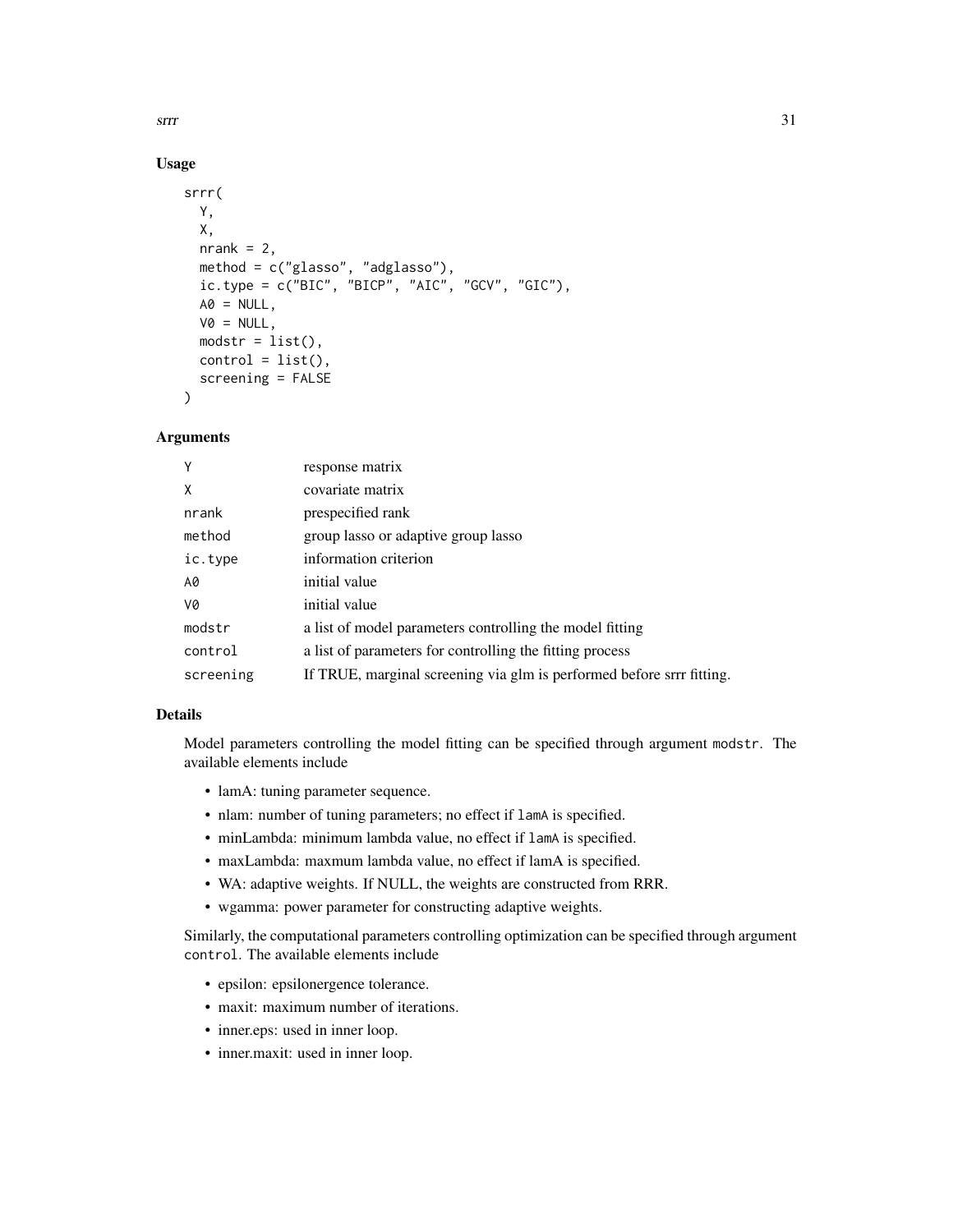#### <span id="page-31-0"></span>Value

A list of fitting results

#### References

Chen, L. and Huang, J. Z. (2012) Sparse reduced-rank regression for simultaneous dimension reduction and variable selection. *Journal of the American Statistical Association*. 107:500, 1533–1545.

#### Examples

```
library(rrpack)
p <- 100; n <- 100; nrank <- 3
mydata <- rrr.sim2(n, p, p0 = 10, q = 50, q0 = 10, nrank = 3,
                   s2n = 1, sigma = NULL, rho_X = 0.5, rho_E = 0)
fit1 <- with(mydata, srrr(Y, X, nrank = 3))
summary(fit1)
coef(fit1)
plot(fit1)
```
summary *Summarize rrpack Objects*

#### Description

S3 methods summarizing objects generated by rrpack.

```
## S3 method for class 'mrrr'
summary(object, ...)
## S3 method for class 'cv.mrrr'
summary(object, ...)
## S3 method for class 'r4'
summary(object, ...)
## S3 method for class 'rrr'
summary(object, ...)
## S3 method for class 'cv.rrr'
summary(object, ...)
## S3 method for class 'sofar'
summary(object, ...)
## S3 method for class 'cv.sofar'
```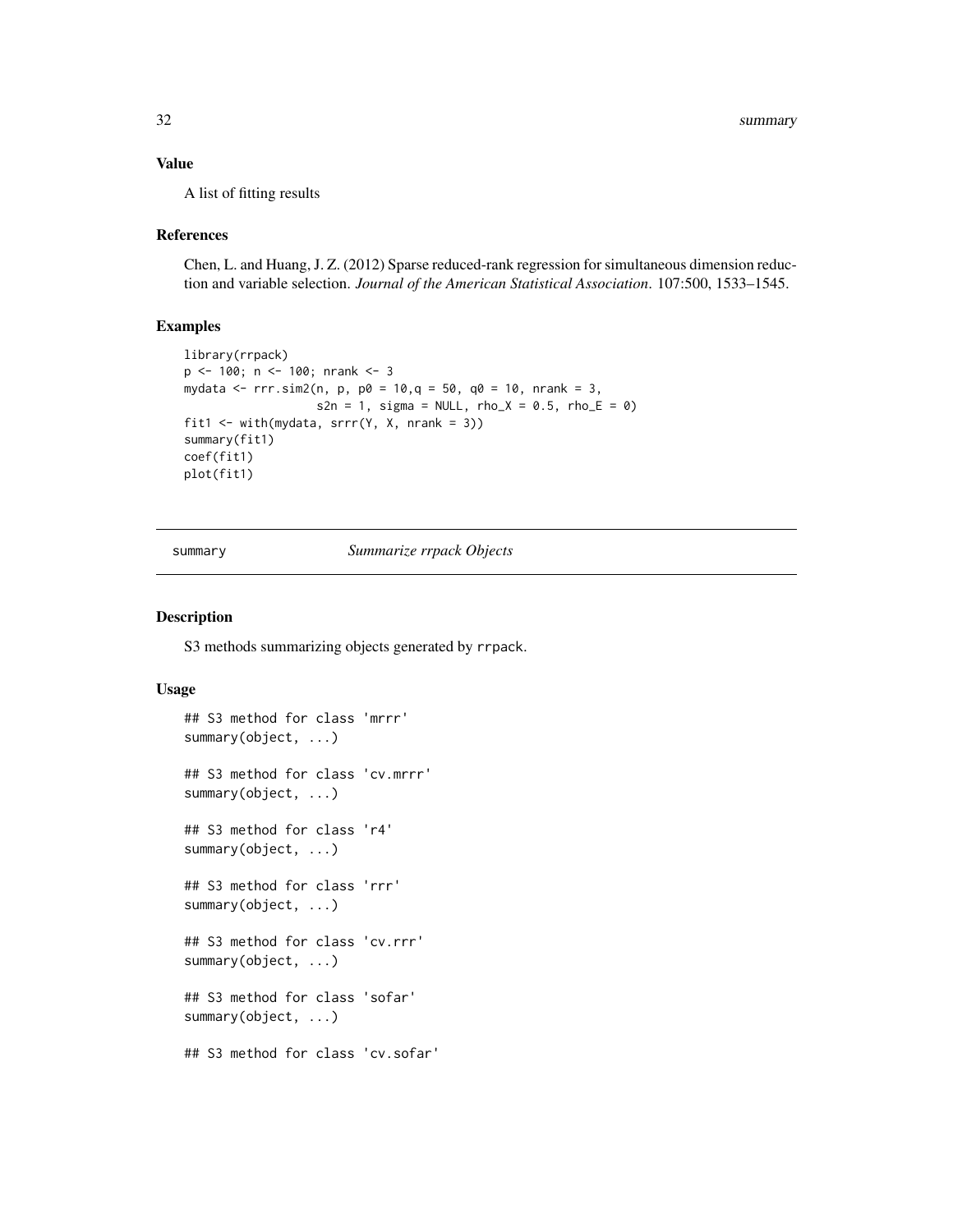#### summary 33

```
summary(object, ...)
## S3 method for class 'srrr'
summary(object, ...)
## S3 method for class 'cv.srrr'
summary(object, ...)
## S3 method for class 'rssvd'
summary(object, ...)
```

| object   | Object generated from rrpack.    |
|----------|----------------------------------|
| $\cdots$ | Other argumnts for future usage. |